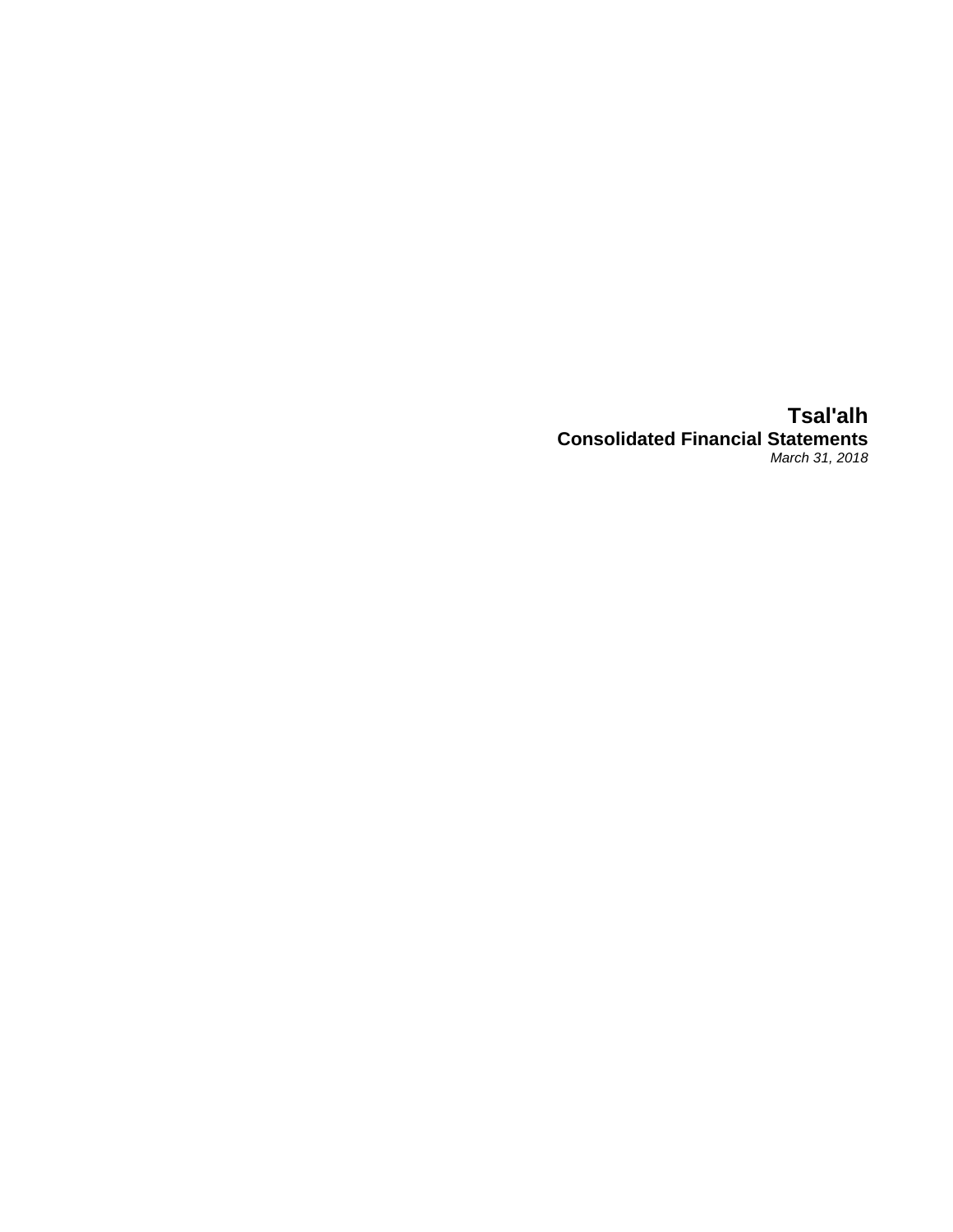## Page

| <b>Management's Responsibility</b>       |  |
|------------------------------------------|--|
| <b>Independent Auditors' Report</b>      |  |
| <b>Consolidated Financial Statements</b> |  |
|                                          |  |
|                                          |  |
|                                          |  |
|                                          |  |
|                                          |  |
| <b>Schedules</b>                         |  |
|                                          |  |
|                                          |  |
|                                          |  |
|                                          |  |
|                                          |  |
|                                          |  |
|                                          |  |
|                                          |  |
|                                          |  |
|                                          |  |
|                                          |  |
|                                          |  |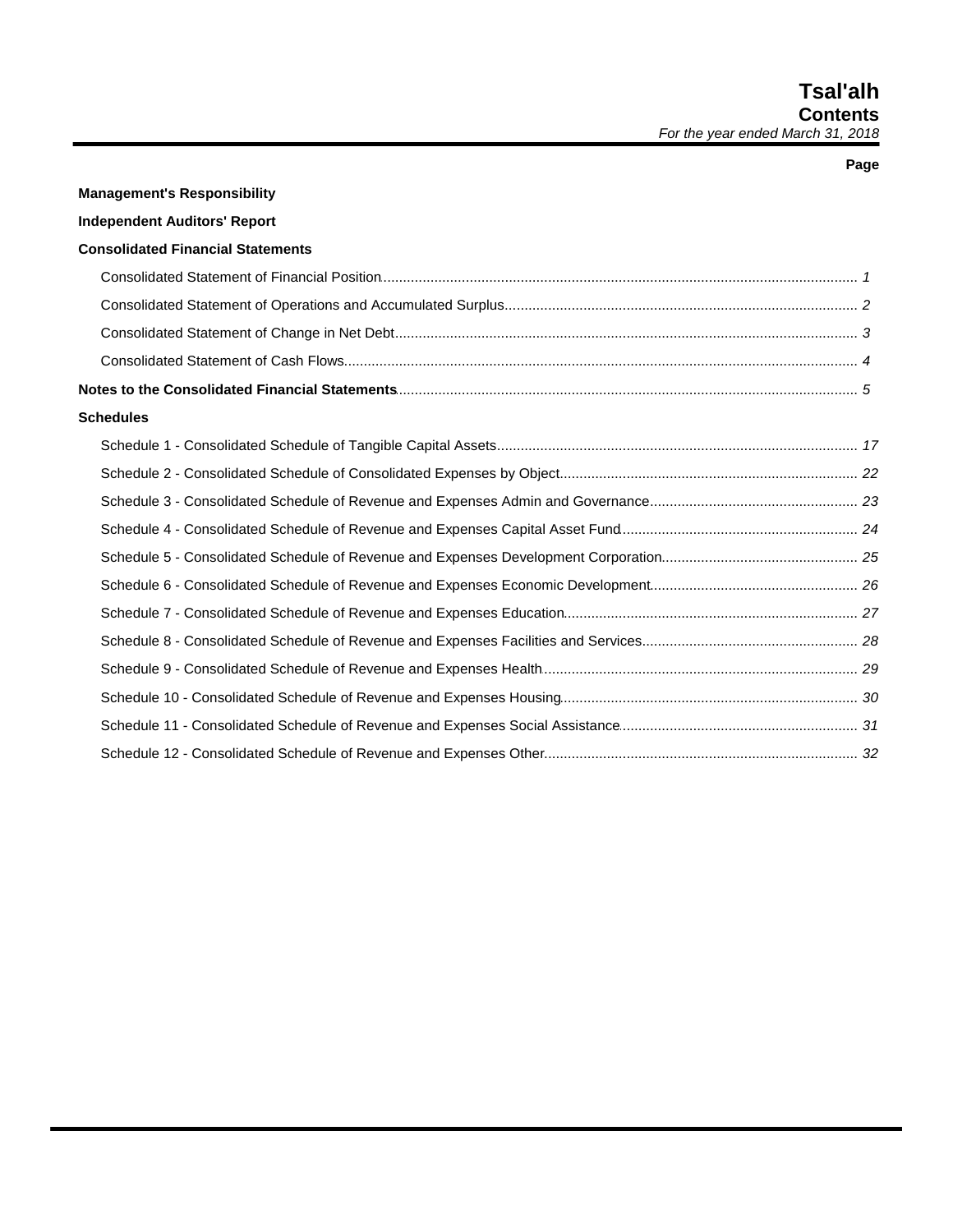To the Members of Tsal'alh (Seton Lake Indian Band):

The accompanying consolidated financial statements of Tsal'alh (Seton Lake Indian Band) are the responsibility of management and have been approved by the Chief and Council.

Management is responsible for the preparation and presentation of the accompanying consolidated financial statements, including responsibility for significant accounting judgments and estimates in accordance with Canadian public sector accounting standards. This responsibility includes selecting appropriate accounting principles and methods, and making decisions affecting the measurement of transactions in which objective judgment is required.

In discharging its responsibilities for the integrity and fairness of the consolidated financial statements, management designs and maintains the necessary accounting systems and related internal controls to provide reasonable assurance that transactions are authorized, assets are safeguarded and financial records are properly maintained to provide reliable information for the preparation of consolidated financial statements.

The Tsal'alh (Seton Lake Indian Band) Council is responsible for overseeing management in the performance of its financial reporting responsibilities, and for approving the financial statements. The Council fulfils these responsibilities by reviewing the financial information prepared by management and discussing relevant matters with management and external auditors. The Council is also responsible for recommending the appointment of the Nation's external auditors.

MNP LLP is appointed by the Council to audit the financial statements and report directly to them; their report follows. The external auditors have full and free access to, and meet periodically and separately with, both the Council and management to discuss their audit findings.

July 19, 2018

Administrator ( signature on file )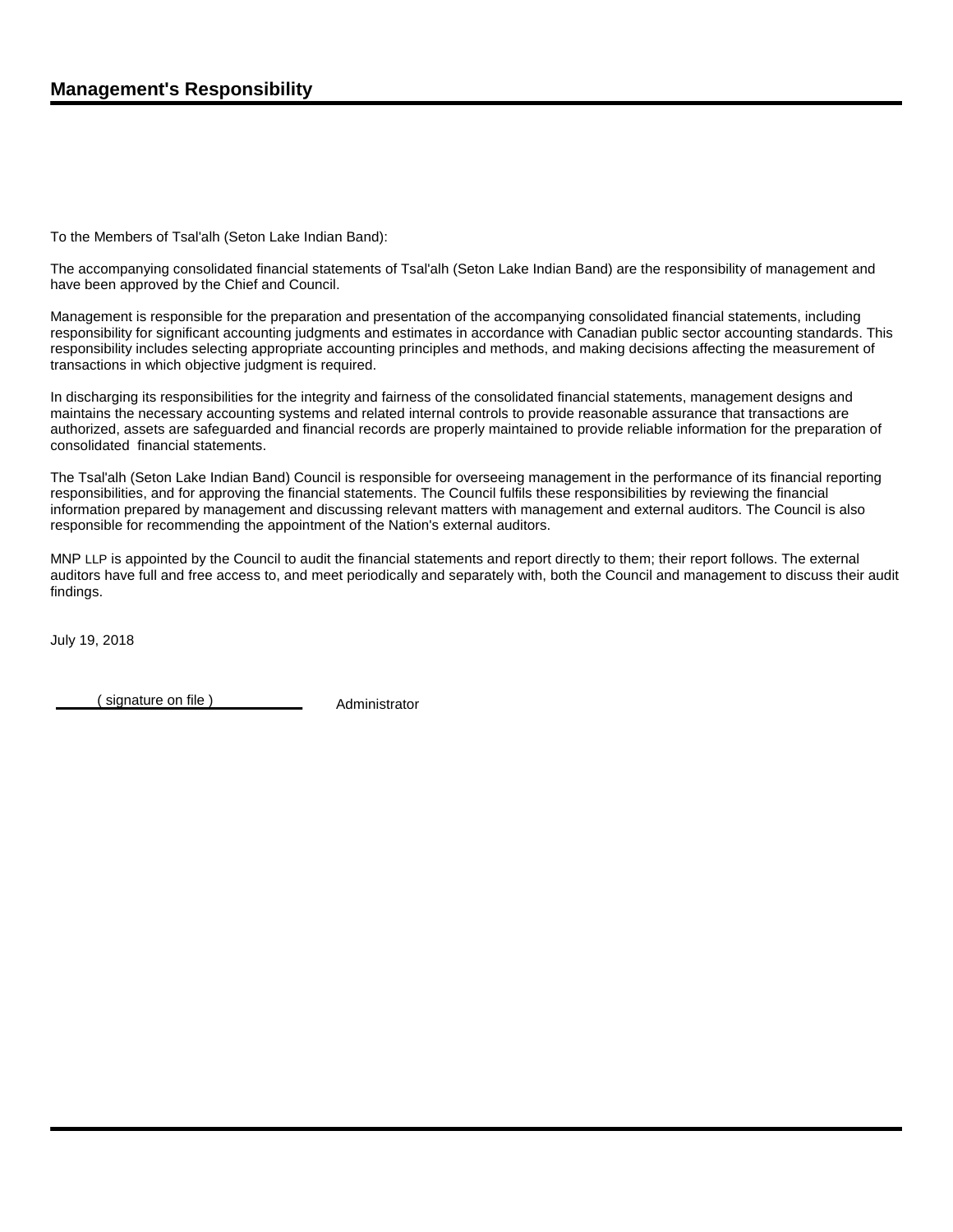#### To the Members of Tsal'alh (Seton Lake Indian Band):

We have audited the accompanying consolidated financial statements of Tsal'alh (Seton Lake Indian Band), which comprise the consolidated statement of financial position as at March 31, 2018, and the consolidated statements of operations and accumulated surplus, changes in net debt, cash flows and the related schedules for the year then ended, and a summary of significant accounting policies and other explanatory information.

#### *Management's Responsibility for the Consolidated Financial Statements*

Management is responsible for the preparation and fair presentation of these consolidated financial statements in accordance with Canadian public sector accounting standards, and for such internal control as management determines is necessary to enable the preparation of financial statements that are free from material misstatement, whether due to fraud or error.

#### *Auditors' Responsibility*

Our responsibility is to express an opinion on these consolidated financial statements based on our audit. We conducted our audit in accordance with Canadian generally accepted auditing standards. Those standards require that we comply with ethical requirements and plan and perform the audit to obtain reasonable assurance about whether the consolidated financial statements are free from material misstatement.

An audit involves performing procedures to obtain audit evidence about the amounts and disclosures in the consolidated financial statements. The procedures selected depend on the auditors' judgment, including the assessment of the risks of material misstatement of the consolidated financial statements, whether due to fraud or error. In making those risk assessments, the auditor considers internal control relevant to the entity's preparation and fair presentation of the consolidated financial statements in order to design audit procedures that are appropriate in the circumstances, but not for the purpose of expressing an opinion on the effectiveness of the entity's internal control. An audit also includes evaluating the appropriateness of accounting policies used and the reasonableness of accounting estimates made by management, as well as evaluating the overall presentation of the consolidated financial statements.

We believe that the audit evidence we have obtained in our audit is sufficient and appropriate to provide a basis for our qualified audit opinion.

#### *Basis for Qualified Opinion*

Tsal'alh (Seton Lake Indian Band) derives a portion of its revenue from cash sales, the completeness of which is not susceptible to satisfactory audit verification. Accordingly, our verification of this revenue was limited to the amounts recorded in the records of the First Nation and we were not able to determine whether any adjustments might be necessary to cash, revenue, assets and accumulated surplus.

#### *Qualified Opinion*

In our opinion, except for the possible effects of the matter described in the Basis for Qualified Opinion paragraph, these consolidated financial statements present fairly, in all material respects, the financial position of Tsal'alh (Seton Lake Indian Band) as at March 31, 2018 and the results of its operations, changes in net debt and its cash flows for the year then ended in accordance with Canadian public sector accounting standards.

Kelowna, British Columbia

July 19, 2018 Chartered Professional Accountants

 $MNPLP$ 

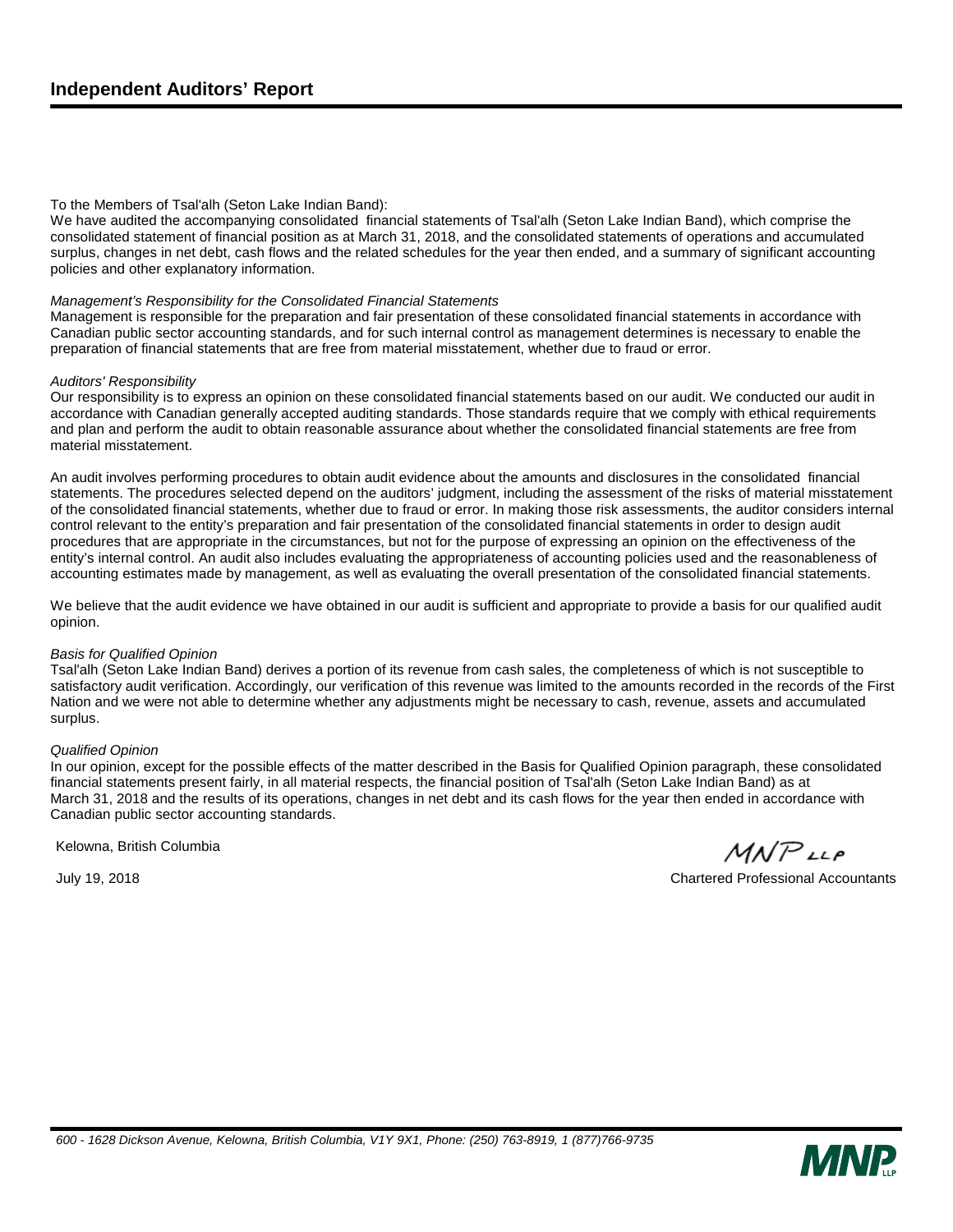Tsal'alh **Consolidated Statement of Financial Position** As at March 31, 2018

2018 2017 (Restated Note 21) **Financial assets** Cash and cash equivalents (Note 3) 1,685,024 4.455.281 Accounts receivable (Note  $4$ ) 1,708,447 1,143,451 Inventory for resale 20,794 11,983 Portfolio investments (Note 5) 1,968,541 922,004 Investment in Nation business entity (Note 6) 2,074 5,069 Funds held in trust (Note 7) 993,871 970,468 6,378,751 7,508,256 **Financial liabilities** Accounts payable and accruals (Note 8) 1,386,774 1,666,320 Deferred revenue (Note 9) 22,313 116,406 Long-term debt (Note 10) 12,524,585 13,016,073 Capital lease obligations (Note 11) 49,880 63,800 13,983,552 14,862,599 Net debt  $(7,604,801)$  $(7, 354, 343)$ Contingent liabilities (Note 12) Commitments (Note 13) Guarantees (Note 15) **Non-financial assets** Tangible capital assets (Schedule 1) 25,374,642 25,688,589 Prepaid expenses 15,662 50,175 25,390,304 25,738,764 Accumulated surplus (Note 17) 17,785,503 18,384,421 Approved on behalf of the Council

Chief

 $\mathbb{Z}$ 

Councillor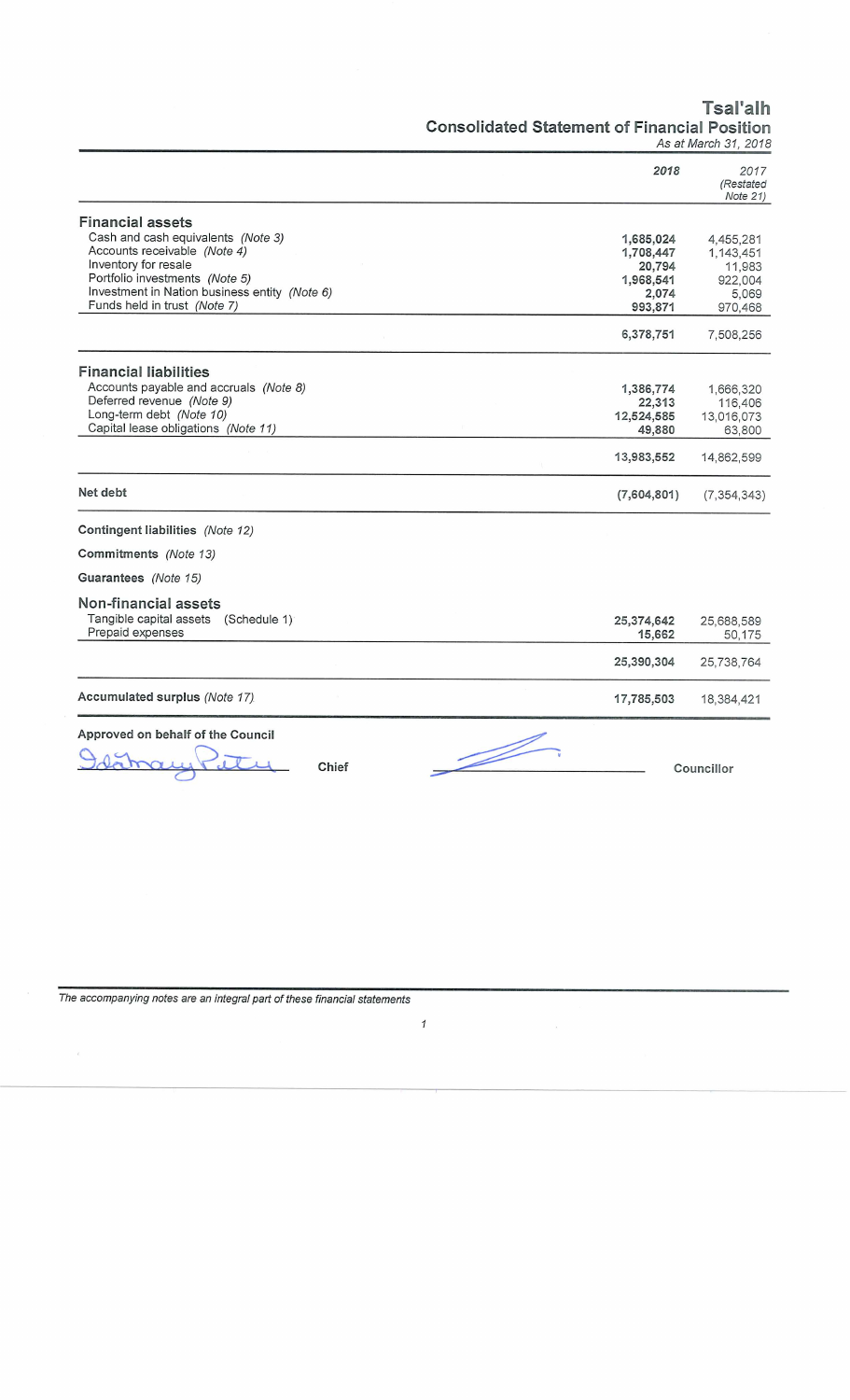## **Tsal'alh Consolidated Statement of Operations and Accumulated Surplus**

|                                                         | <b>Schedules</b> | 2018<br><b>Budget</b><br>(Note 16) | 2018              | 2017<br>(Restated<br>Note $21$ ) |
|---------------------------------------------------------|------------------|------------------------------------|-------------------|----------------------------------|
| <b>Revenue</b>                                          |                  |                                    |                   |                                  |
| Indigenous Services Canada                              |                  | 2,313,875                          | 3,194,600         | 5,691,172                        |
| <b>First Nations Health Authority</b>                   |                  | 558.084                            | 856,220           | 977,842                          |
| Canada Mortgage and Housing Corporation                 |                  | 177,528                            | 63,406            | 323,478                          |
| <b>BC Hydro</b>                                         |                  |                                    | 1,570,746         | 1,701,585                        |
| Rental income                                           |                  | 86,024                             | 1,564,177         | 1,551,569                        |
| Administration fees                                     |                  | 75,480                             |                   |                                  |
| Other revenue                                           |                  | 1,259,758                          | 1,388,757         | 964,732                          |
| Interest and investment income                          |                  | 15,000                             | 69,944            | 68,005                           |
| Province of BC                                          |                  |                                    | 23,840            | 22,900                           |
| Interior Salish Employment and Training Society (ISETS) |                  | 29,824                             |                   |                                  |
|                                                         |                  | 4,515,573                          | 8,731,690         | 11,301,283                       |
|                                                         |                  |                                    |                   |                                  |
| <b>Expenses</b>                                         |                  |                                    |                   |                                  |
| Administration and Governance                           | 3                | 669,930                            | 854,084           | 831,156                          |
| Development Corporation                                 | 5                |                                    | 3,431,132         | 3,215,328                        |
| Economic Development                                    | 6                | 340,730                            | 769,135           | 680,798                          |
| Education                                               | 7                | 1,771,704                          | 1,552,628         | 1,666,205                        |
| <b>Facilities and Services</b>                          | 8                | 928,730                            | 943,533           | 675,793                          |
| Health                                                  | 9<br>10          | 478,082                            | 694,935           | 718,107                          |
| Housing<br>Social Assistance                            | 11               | 257,106                            | 522,603           | 736,330                          |
| Other                                                   | 12               | 382,630                            | 487,945<br>19,873 | 459,249<br>11,199                |
|                                                         |                  |                                    |                   |                                  |
|                                                         |                  | 4,828,912                          | 9,275,868         | 8,994,165                        |
|                                                         |                  |                                    |                   |                                  |
| Annual surplus (deficit)                                |                  | (357, 188)                         | (598, 918)        | 2,361,857                        |
| Accumulated surplus, beginning of year                  |                  | 18,384,423                         | 18,384,421        | 16,022,564                       |
| Accumulated surplus, end of year                        |                  | 18,148,373                         | 17,785,503        | 18,384,421                       |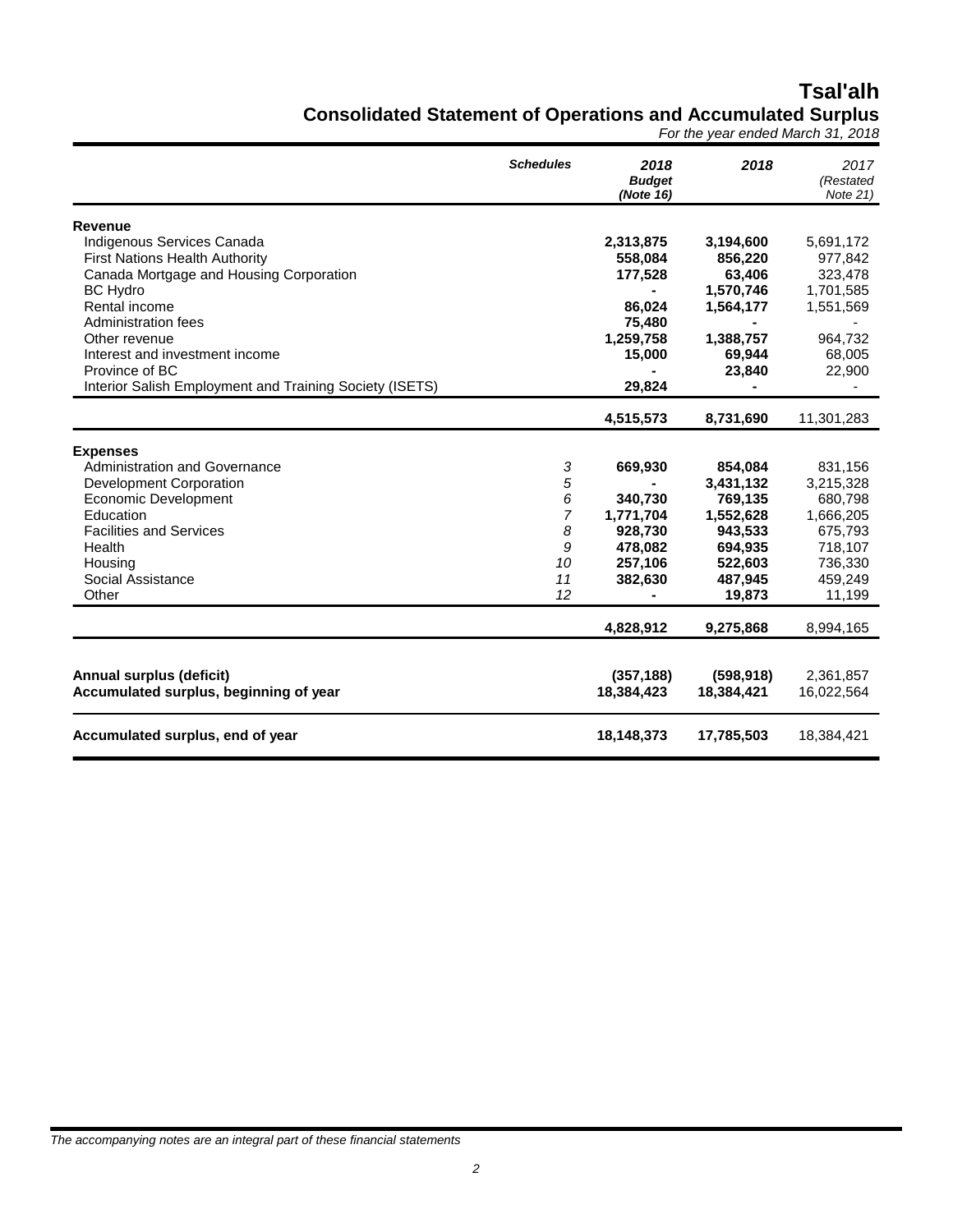## **Tsal'alh Consolidated Statement of Change in Net Debt**

*For the year ended March 31, 2018*

|                                                          | 2018<br><b>Budget</b><br>(Note 16) | 2018          | 2017<br>(Restated<br>Note $21$ ) |
|----------------------------------------------------------|------------------------------------|---------------|----------------------------------|
| Annual surplus (deficit)                                 | (357, 188)                         | (598, 918)    | 2,361,857                        |
| Purchases of tangible capital assets                     |                                    | (944, 652)    | (4,665,762)                      |
| Purchases of tangible capital assets under capital lease |                                    |               | (76, 560)                        |
| Amortization of tangible capital assets                  | 130,000                            | 1,258,599     | 1,115,407                        |
| Proceeds of disposal of tangible capital assets          |                                    |               | 16,000                           |
| Acquisition of prepaid expenses                          |                                    | (15,669)      | (50, 182)                        |
| Use of prepaid expenses                                  |                                    | 50,182        | 38,937                           |
| Gain on disposal of tangible capital assets              |                                    |               | (3,537)                          |
| Increase in net debt                                     | (227, 188)                         | (250, 458)    | (1,263,840)                      |
| Net debt, beginning of year                              | (7, 354, 343)                      | (7, 354, 343) | (6,090,503)                      |
| Net debt, end of year                                    | (7,581,531)                        | (7,604,801)   | (7,354,343)                      |

*The accompanying notes are an integral part of these financial statements*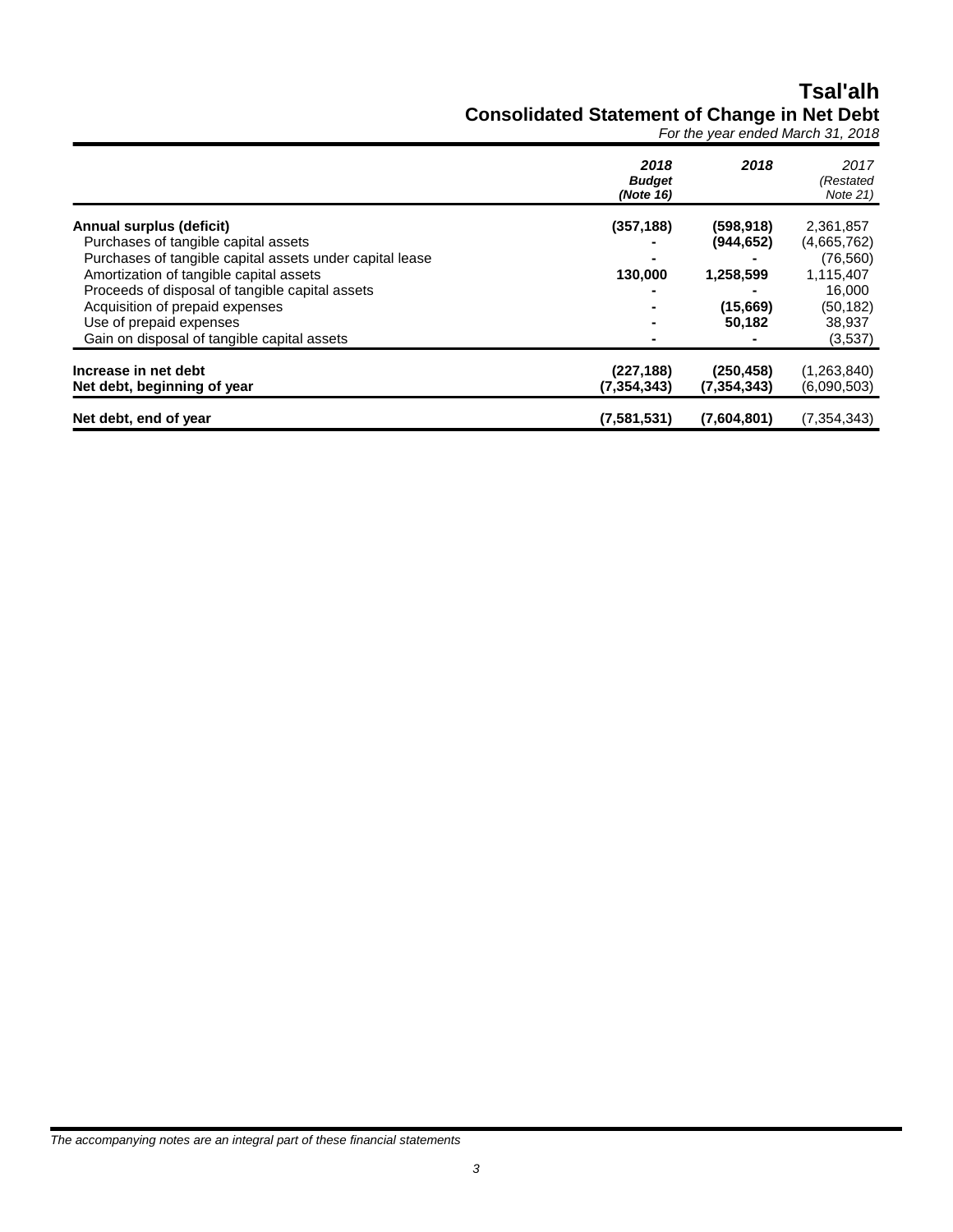## **Tsal'alh Consolidated Statement of Cash Flows**

*For the year ended March 31, 2018*

|                                                            | 2018                 | 2017<br>(Restated<br>Note $21$ ) |
|------------------------------------------------------------|----------------------|----------------------------------|
|                                                            |                      |                                  |
| Cash provided by (used for) the following activities       |                      |                                  |
| <b>Operating activities</b><br>Annual surplus (deficit)    | (598, 918)           | 2,361,857                        |
| Non-cash items                                             |                      |                                  |
| Amortization                                               | 1,258,599            | 1,115,405                        |
| Decrease (increase) in investment in Nation partnership    | 2,996                | (5,069)                          |
|                                                            | 662,677              | 3,472,193                        |
| Changes in working capital accounts                        |                      |                                  |
| Accounts receivable<br>Prepaid expenses                    | (564, 996)<br>34,513 | (135, 778)                       |
| Inventory                                                  | (8, 811)             | (11, 245)<br>4,790               |
| Accounts payable and accruals                              | (293, 465)           | (417, 318)                       |
| Deferred revenue                                           | (94,093)             | (180,008)                        |
|                                                            | (264, 175)           | 2,732,634                        |
| <b>Financing activities</b>                                |                      |                                  |
| Advances of long-term debt                                 |                      | 2,387,764                        |
| Repayment of long-term debt                                | (491, 488)           | (212, 938)                       |
|                                                            | (491, 488)           | 2,174,826                        |
| <b>Capital activities</b>                                  |                      |                                  |
| Purchases of tangible capital assets                       | (944, 652)           | (4,665,762)                      |
| Proceeds of disposal of tangible capital assets            |                      | 16,000                           |
|                                                            | (944, 652)           | (4,649,762)                      |
|                                                            |                      |                                  |
| <b>Investing activities</b><br>Decrease in note receivable |                      | 40,845                           |
| Decrease in loans receivable                               |                      | 7,057                            |
| Increase in portfolio investments                          | (1,046,538)          | (191, 692)                       |
| Increase in funds held in trust                            | (23, 403)            | (20, 281)                        |
|                                                            | (1,069,941)          | (164, 071)                       |
| Increase (decrease) in cash resources                      | (2,770,256)          | 93,627                           |
| Cash resources, beginning of year                          | 4,455,281            | 4,361,654                        |
| Cash resources, end of year                                | 1,685,025            | 4,455,281                        |

*The accompanying notes are an integral part of these financial statements*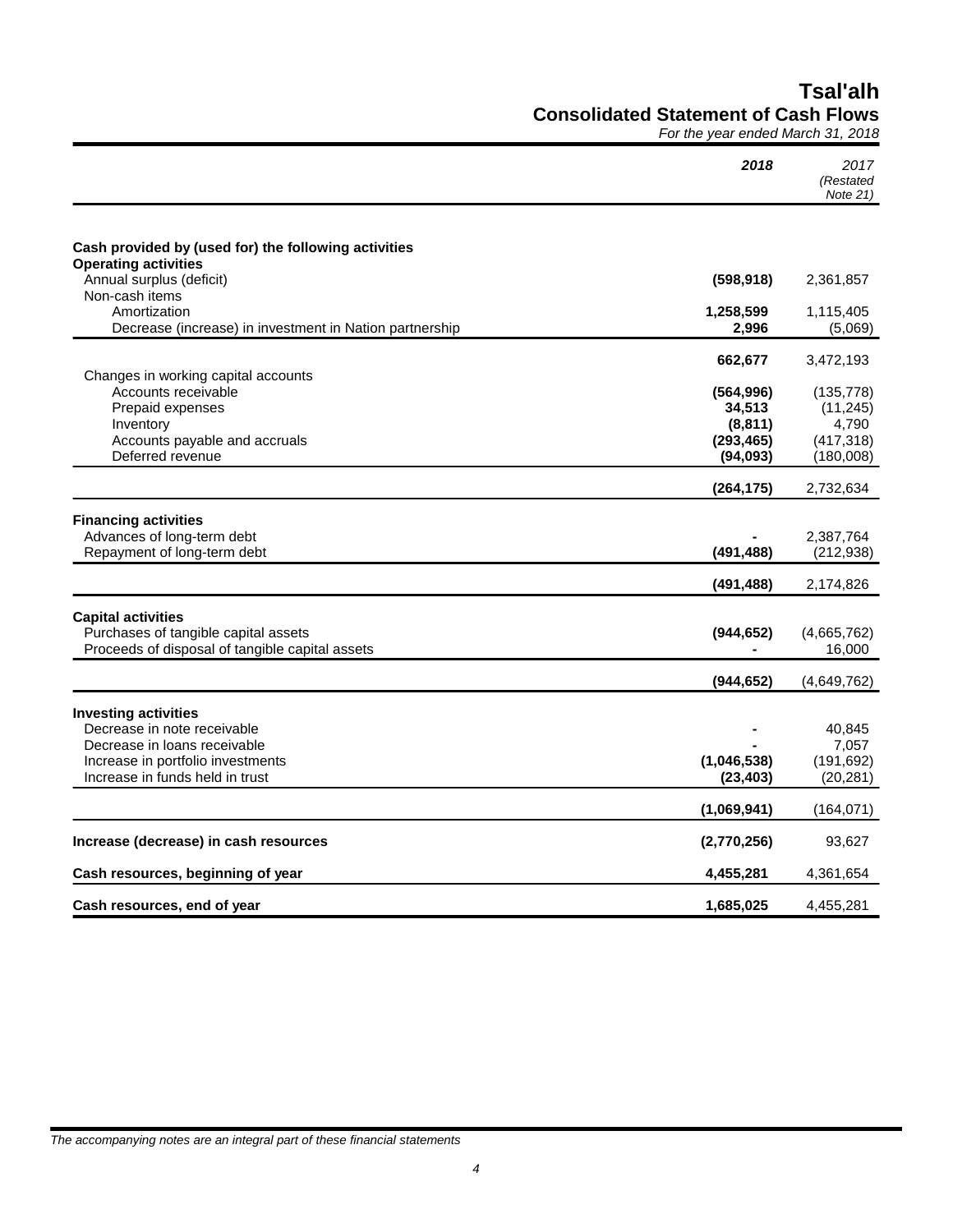## **1. Operations**

Tsal'alh (the "First Nation") is a First Nations village government operating out of Shalalth, British Columbia. The First Nation is responsible for the well-being of its community and enacts legal policies and programs in the areas of Administration and Governance, Capital, Economic Development, Education, Facilities and Services, Health, Housing and Social Assistance. The First Nation is also mandated to take actions to protect the well-being of members and the community and to establish cultural programs and undertake initiatives in economic development.

## **2. Significant accounting policies**

These consolidated financial statements of the First Nation are prepared by management in accordance with Canadian public sector accounting standards as recommended by the Public Accounting Standards Board (PSAB) of CPA Canada. Significant accounting policies adopted by the First Nation are as follows:

### *Reporting entity*

The financial statements consolidate the financial activities of all entities and departments comprising the First Nation reporting entity, except for First Nation business entities. Trusts administered on behalf of third parties by the First Nation are excluded from the First Nation reporting entity.

The First Nation has consolidated the assets, liabilities, revenue and expenses of the following entities and departments:

- Tsal'alh Development Corp.
- Tsal'alh Development Limited Partnership
- TDC Contract Management Corp.
- TDC Contract Management Limited Partnership
- Sisxets Property Management Corp.
- Sisxets Property Management Limited Partnership
- Crane's Landing RV Park Corp.
- Crane's Landing RV Park Limited Partnership
- Lil'-Tem' Mountain Hotel Corp.
- Lil'-Tem' Mountain Hotel Limited Partnership
- Lillooet's Finest Water Corp.
- Tsal'alhmec Holding Corp.

A First Nation business partnership, jointly controlled by the Nation's Council and another party, but not dependent on the First Nation for its continuing operations, is included in the consolidated financial statements using the modified equity method. Under the modified equity method, the equity method of accounting is modified only to the extent that the business entity accounting principles are not adjusted to conform to those of the First Nation. Thus, the Nation's investment in this entity is recorded at acquisition cost and is increased for the proportionate share of post acquisition earnings and decreased by post acquisition losses and distributions received. The entity accounted for by the modified equity basis is: TDC-IVL Contracting Ltd.

All inter-entity balances and transactions have been eliminated on consolidation.

### *Basis of presentation*

Sources of revenue and expenses are recorded on the accrual basis of accounting. The accrual basis of accounting recognizes revenue as it becomes available and measurable; expenses are recognized as they are incurred and measurable as a result of the receipt of goods or services and the creation of a legal obligation to pay.

### *Cash and cash equivalents*

Cash and cash equivalent include balances with banks and short-term investments with maturities of three months or less. Cash subject to restrictions that prevent its use for current purposes is included in restricted cash.

### *Portfolio investments*

Long-term investments, marketable securities and guaranteed investment certificates in entities that are not owned, controlled or influenced by the First Nation reporting entity are accounted for using the cost method. They are recorded at cost, less any provision for other than temporary impairment.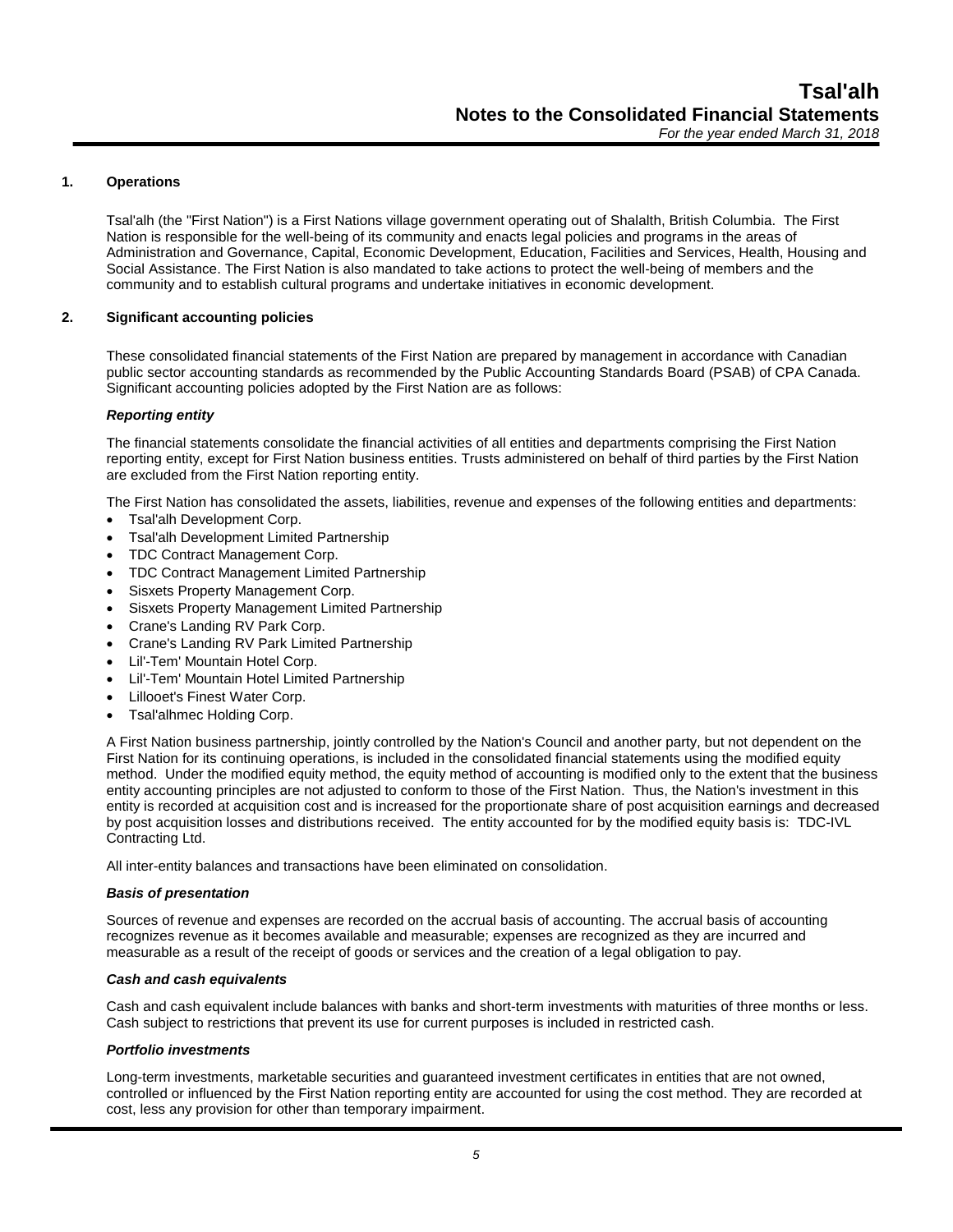### **2. Significant accounting policies** *(Continued from previous page)*

#### *Funds held in trust*

Funds held in trust on behalf of First Nation members by the Government of Canada in the Ottawa Trust Fund are reported on the consolidated statement of financial position with an offsetting amount in accumulated operating surplus. Trust moneys consist of:

- Capital trust moneys derived from non-renewable resource transactions on the sale of land or other First Nation tangible capital assets; and
- Revenue trust moneys generated primarily through land leasing transactions or interest earned on deposits held in trust.

#### *Inventory for resale*

Inventory is valued at the lower of cost and net realizable value. Cost is determined by the first-in, first-out (FIFO) method. Net realizable value is the estimated selling price in the ordinary course of business, less estimated costs of completion and selling costs.

#### *Net financial assets (net debt)*

The First Nation's financial statements are presented so as to highlight net financial assets (net debt) as the measurement of financial position. The net financial assets (net debt) of the First Nation is determined by its financial assets less its liabilities. Net financial assets (net debt) combined with non-financial assets comprise a second indicator of financial position, accumulated annual surplus (deficit).

#### *Asset classification*

Assets are classified as either financial or non-financial. Financial assets are assets that could be used to discharge existing liabilities or finance future operations. Non-financial assets are acquired, constructed or developed assets that do not normally provide resources to discharge existing liabilities but are employed to deliver government services, may be consumed in normal operations and are not for resale in the normal course of operations. Non-financial assets include tangible capital assets and prepaid expenses.

#### *Tangible capital assets*

Tangible capital assets are initially recorded at cost based on historical cost accounting records. Contributed tangible assets are recorded at their fair value at the date of contribution.

### *Capital lease*

A lease that transfers substantially all of the benefits and risks of ownership is classified as a capital lease. At the inception of a capital lease, an asset and a payment obligation is recorded at the present value of the minimum lease payments. Assets under capital leases are amortized on a declining balance basis, over their estimated useful lives. All other leases are accounted for as operating leases and rental payments are expensed as incurred.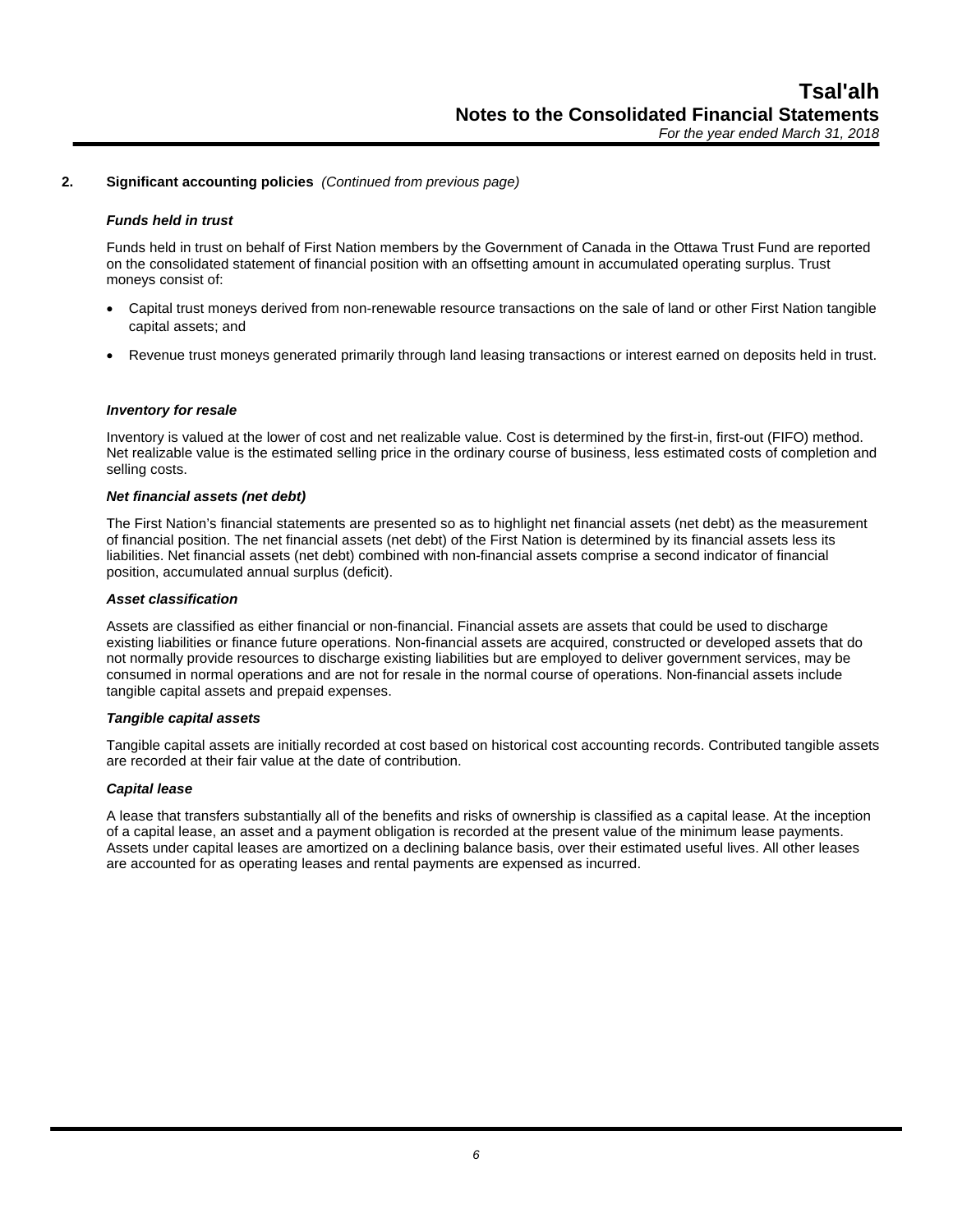### **2. Significant accounting policies** *(Continued from previous page)*

#### *Amortization*

Assets under construction are not amortized until the asset becomes available for use.

Tangible capital assets are amortized annually using the declining balance method at rates intended to amortize the cost of the assets over their estimated useful lives:

|                                                 | Rate        |
|-------------------------------------------------|-------------|
| <b>Buildings</b>                                | 4 %         |
| Automotive equipment                            | 10-30 %     |
| Internet service provider                       | <b>20 %</b> |
| Infrastructure, subdivision and<br>water system | 4 %         |
| Machinery and equipment                         | 20 %        |
| Office equipment                                | 20 %        |
| Physical development plan                       | <b>20 %</b> |
| Assets under capital lease                      | 20 %        |
| Hotel                                           | 4 %         |
| Signage                                         | <b>20 %</b> |

#### *Revenue recognition*

#### *i) Government transfers*

The First Nation recognizes a government transfer as revenue when the transfer is authorized and all eligibility criteria, if any, have been met. A government transfer with stipulations giving rise to an obligation that meets the definition of a liability is recognized as a liability. In such circumstances, the First Nation recognizes revenue as the liability is settled. Transfers of non-depreciable assets are recognized in revenue when received or receivable.

#### *ii) Fund held in trust*

The First Nation recognizes revenue of the Capital and Revenue Trust Fund at the time funds are contributed from the accounts held in Ottawa. Interest revenue is recognized when received*.* 

#### *iii) Other*

Investment income reported on investments not subject to significant influence is recorded as revenue in the period earned.

Rental and other revenue is recognized when received or receivable if the amount to be received can be reasonably estimated and collection is reasonably assured.

#### *Long-lived assets*

Long-lived assets consist of tangible capital assets. Long-lived assets held for use are measured and amortized as described in the applicable accounting policies.

The Nation performs impairment testing on long-lived assets held for use whenever events or changes in circumstances indicate that the carrying amount of an asset, or group of assets, may not be recoverable. The carrying amount of a longlived asset is not recoverable if the carrying amount exceeds the sum of the undiscounted future cash flows from its use and disposal. Impairment is measured as the amount by which the asset's carrying amount exceeds its fair value. Fair value is measured using quoted market prices. Any impairment is included in surplus for the year.

#### *Measurement uncertainty (use of estimates)*

The preparation of financial statements in conformity with Canadian public sector accounting standards requires management to make estimates and assumptions that affect the reported amounts of assets and liabilities and disclosure of contingent assets and liabilities at the date of the financial statements, and the reported amounts of revenue and expenses during the reporting period.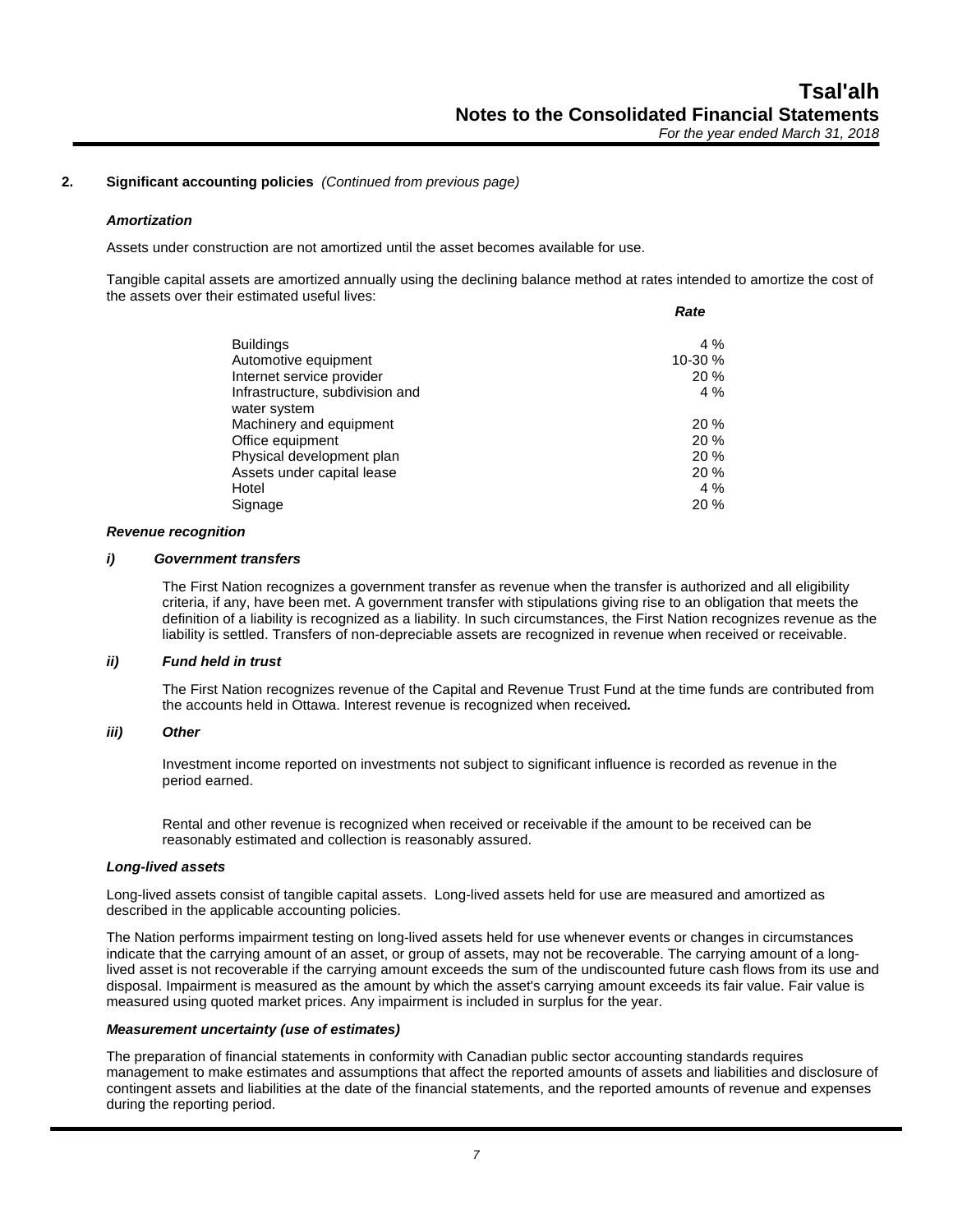## **2. Significant accounting policies** *(Continued from previous page)*

Accounts receivable are stated after evaluation as to their collectability and an appropriate allowance for doubtful accounts is provided where considered necessary. Provisions are made for slow moving and obsolete inventory. Amortization is based on the estimated useful lives of tangible capital assets. Liabilities for contaminated sites are based on the best information available regarding potentially contaminated sites that the First Nation is responsible for.

### *Liability for contaminated sites*

A liability for remediation of a contaminated site is recognized at the best estimate of the amount required to remediate the contaminated site when contamination exceeding an environmental standard exists, the First Nation is either directly responsible or accepts responsibility, it is expected that future economic benefits will be given up, and a reasonable estimate of the amount is determinable. The best estimate of the liability includes all costs directly attributable to remediation activities and is reduced by expected net recoveries based on information available at March 31, 2018.

At each financial reporting date, the First Nation reviews the carrying amount of the liability. Any revisions required to the amount previously recognized is accounted for in the period revisions are made. The First Nation continues to recognize the liability until it is settled or otherwise extinguished. Disbursements made to settle the liability are deducted from the reported liability when they are made.

As at March 31, 2018, the First Nation's estimated liability for contaminated sites was \$nil.

### *Segments*

The First Nation conducts its business through nine reportable segments: Administration and Governance, Development Corporation, Economic Development, Education, Facilities and Services, Health, Housing, Social Assistance and Other. These operating segments are established by senior management to facilitate the achievement of the First Nation's longterm objectives to aid in resource allocation decisions, and to assess operational performance.

For each reported segment, revenue and expenses represent both amounts that are directly attributable to the segment and amounts that are allocated on a reasonable basis. Therefore, certain allocation methodologies are employed in the preparation of segmented financial information.

The accounting policies used in these segments are consistent with those followed in the preparation of the financial statements as disclosed above.

### *Change in accounting policies*

Effective April 1, 2017, the First Nation adopted the recommendations relating to the following Sections, as set out in the CPA Canada Public Sector Accounting Standards Handbook:

- PS 2200 Related Party Disclosures
- PS 3420 Inter-entity Transactions
- PS 3210 Assets
- PS 3320 Contingent Assets
- PS 3380 Contractual Rights

Pursuant to the recommendations, the changes were applied prospectively, and prior periods have not been restated. There was no material impact on the consolidated financial statements of adopting the new Sections.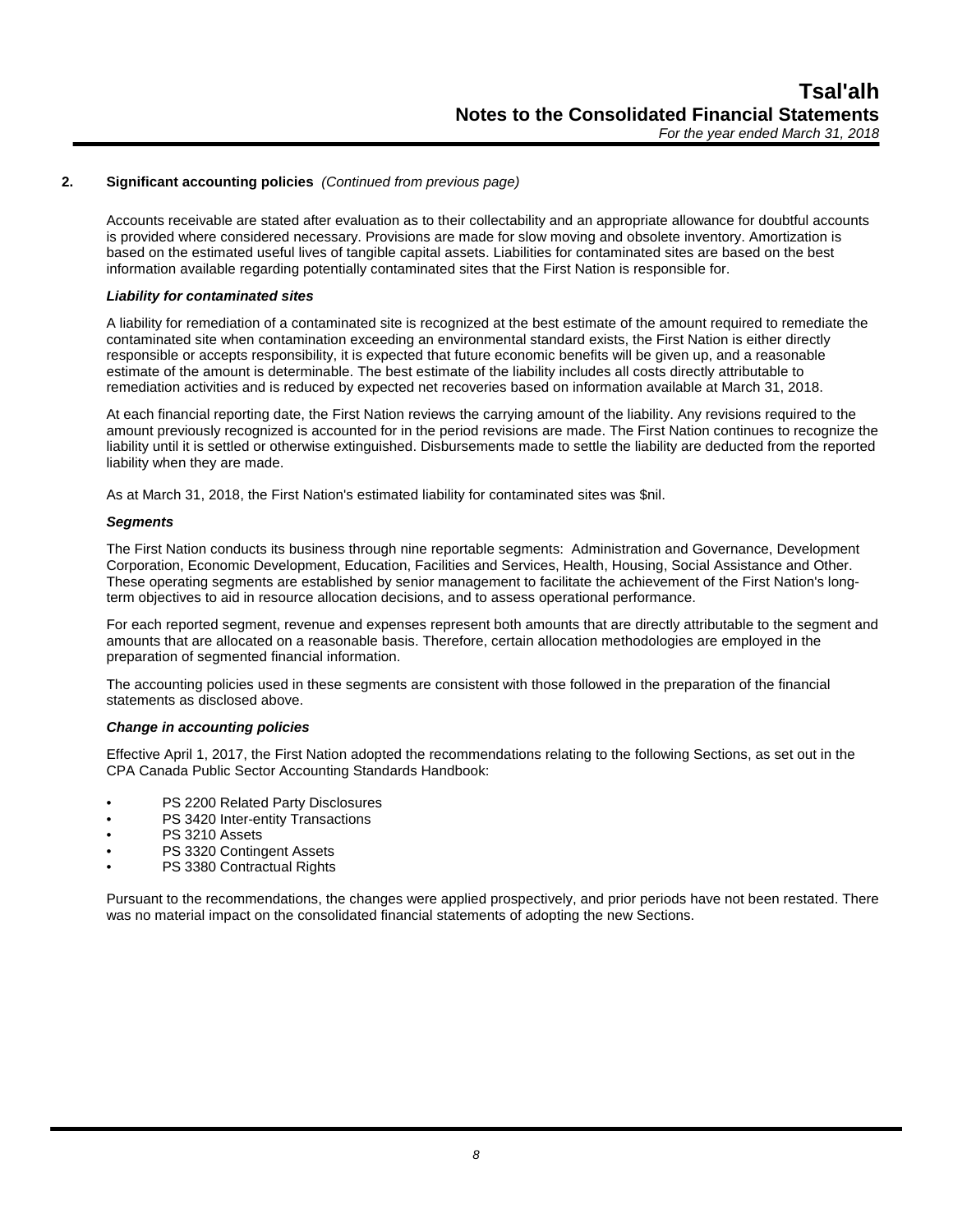*2018 2017*

### **3. Cash and cash equivalents**

(a) Included in cash and cash equivalents are externally restricted funds as follows:

| Deferred revenue (Note 9)<br>Cash | 22,313<br>410,950 | 116,406<br>567,765 |
|-----------------------------------|-------------------|--------------------|
|                                   | 433,263           | 684,171            |

The cash balance of \$410,950 is externally restricted by The St'at'imc (PC) 2011 Trust agreement, of which the First Nation is a beneficiary

### (b) Lines of Credit

The First Nation has available the following lines of credit, all secured by a general security agreement including an overdraft lending agreement:

- A \$250,000 revolving line of credit with interest charged at the Bank of Montreal prime rate plus 1% per annum. At March 31, 2018, the outstanding line of credit balance was \$nil (2017 - \$nil). The prime rate is 3.45%. (2017 - 2.70%)
- A \$725,000 overdraft line of credit for the Tsal'alh Development Corporation with interest charged at the Bank of Montreal prime rate plus 1% per annum. At March 31, 2018, the outstanding line of credit balance was \$nil (2017 - \$nil).

## **4. Accounts receivable**

|                                           | 2018      | 2017<br>(Restated<br>Note $21$ ) |
|-------------------------------------------|-----------|----------------------------------|
| Indigenous Services Canada                | 68,892    | 20,155                           |
| <b>First Nation Health Authority</b>      | 2,332     | 2,332                            |
| Canada Mortgage and Housing Corporation   | 5.287     | 5,280                            |
| Due from members and related associations | 205,024   | 190.277                          |
| Tax receivables                           | 23,032    |                                  |
| Trade and other receivables               | 984,127   | 905,294                          |
| <b>BC Hydro</b>                           | 830.575   | 359,971                          |
| Allowance for doubtful accounts           | (410,822) | (339,858)                        |
|                                           | 1,708,447 | 1,143,451                        |

### **5. Portfolio investments**

Included in portfolio investments are externally restricted funds in the amount of \$434,563 (2017 - \$475,654) which include guaranteed investment certificates, with interest rates of 0.5%-1.0%.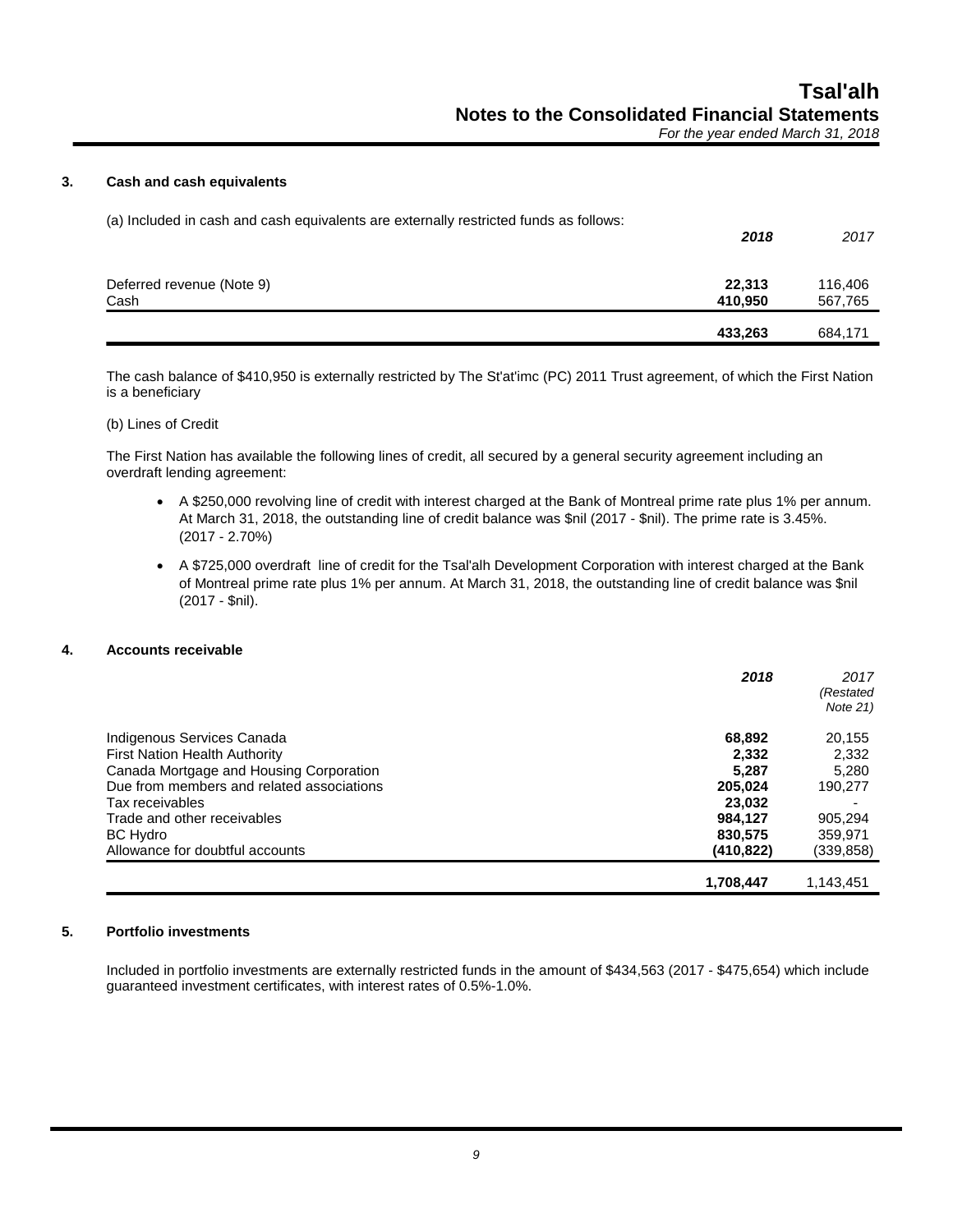## **6. Investment in Nation business entity**

The First Nation has an investment in the following entity:

|                                                                                   |                                  |                                           | 2018                |
|-----------------------------------------------------------------------------------|----------------------------------|-------------------------------------------|---------------------|
|                                                                                   | <i><b>Investment</b></i><br>cost | <b>Cumulative</b><br>share of<br>earnings | Total<br>investment |
| First Nation Business Entity - Modified Equity:<br>TDC-IVL Contracting Ltd. - 51% | 5                                | 2,069                                     | 2,074               |
|                                                                                   |                                  |                                           | 2017                |
|                                                                                   | Investment<br>cost               | Cumulative<br>share of<br>earnings        | Total<br>investment |
| First Nation Business Entity - Modified Equity:<br>TDC-IVL Contracting Ltd. - 51% | 5                                | 5.064                                     | 5,069               |

The First Nation's investment in TDC- IVL Contracting Ltd. was established for the purpose of managing construction contracts for ongoing projects in the First Nation.

Summary financial information for the First Nation business entity, accounted for using the modified equity method, for its respective year-end is as follows:

|                                              | <b>TDC-IVL</b>          |
|----------------------------------------------|-------------------------|
|                                              | <b>Contracting Ltd.</b> |
|                                              | As at March 31,         |
|                                              | 2018                    |
| Assets                                       |                         |
| Cash                                         | 1,359                   |
| Income taxes receivable                      | 952                     |
| Prepaid expenses                             | 3,558                   |
| Advances to related parties                  | 5                       |
| <b>Total assets</b>                          | 5,874                   |
| Liabilities<br>Accounts payable and accruals | 1,808                   |
| <b>Total liabilities</b>                     |                         |
|                                              | 1,808                   |
| <b>Equity</b>                                | 4,066                   |
|                                              |                         |
| <b>Total revenue</b>                         |                         |
| <b>Total expenses</b>                        | 5,874                   |
| <b>Net loss</b>                              | (5,874)                 |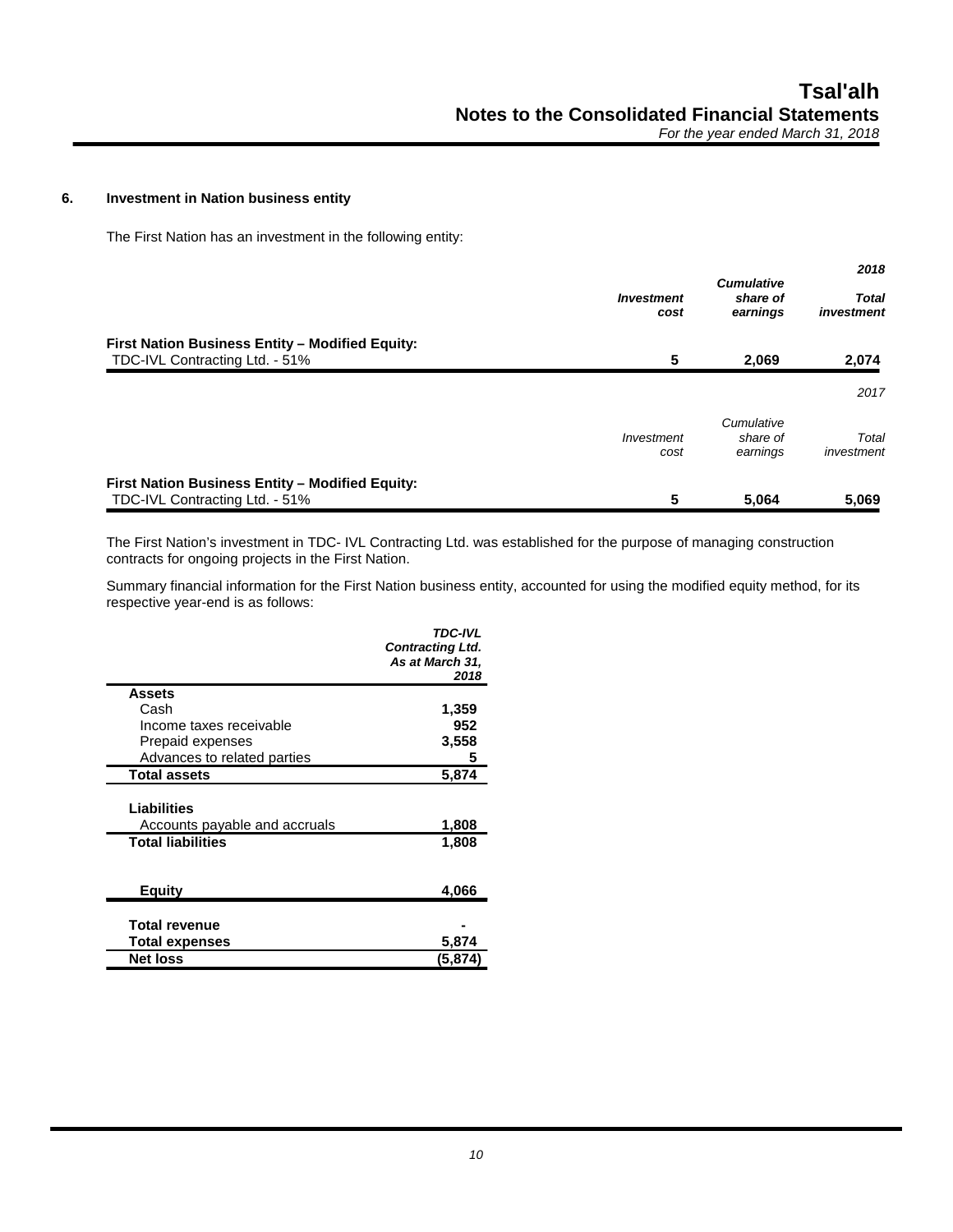## **7. Funds held in trust**

Capital and revenue trust moneys are transferred to the First Nation on the authorization of the Minister of Indigenous Services Canada, with the consent of the First Nation's Council.

|                                                                 | 2018              | 2017              |
|-----------------------------------------------------------------|-------------------|-------------------|
| <b>Capital Trust</b><br>Balance, beginning and end of year      | 8,774             | 8,774             |
| <b>Revenue Trust</b><br>Balance, beginning of year<br>Additions | 961,694<br>23,403 | 941,413<br>20,281 |
| Balance, end of year                                            | 985,097           | 961,694           |
|                                                                 | 993,871           | 970,468           |

## Ottawa Trust Funds

The Ottawa Trust accounts arise from monies derived from capital or revenue sources as outlined in Section 62 of the *Indian Act*. These funds are held in trust in the Consolidated Revenue Fund of the Government of Canada and are subject to audit by the Office of the Auditor General of Canada. The management of these funds is primarily governed by Sections 63 to 69 of the *Indian Act*.

### **8. Accounts payable and accruals**

|                                                | 2018      | 2017<br>(Restated<br>Note $21$ ) |
|------------------------------------------------|-----------|----------------------------------|
| Trade payables and other accrued liabilities   | 915,877   | 1,169,236                        |
| Indigenous Services Canada                     | 300,806   | 280,879                          |
| <b>First Nation Health Authority</b>           | 14.082    | 14,082                           |
| Accrued salaries and employee benefits payable | 156.009   | 202,123                          |
|                                                | 1,386,774 | 1.666.320                        |

### **9. Deferred revenue**

|                            | Balance,<br>beginning of<br>year | <b>Revenue</b><br>received | <b>Transferred to</b><br>revenue | <b>Balance, end</b><br>of year |
|----------------------------|----------------------------------|----------------------------|----------------------------------|--------------------------------|
| Indigenous Services Canada | 116,306                          | $\blacksquare$             | 116,306                          | $\blacksquare$                 |
| Other                      | 100                              | 22,213                     |                                  | 22,313                         |
|                            | 116,406                          | 22.213                     | 116,306                          | 22,313                         |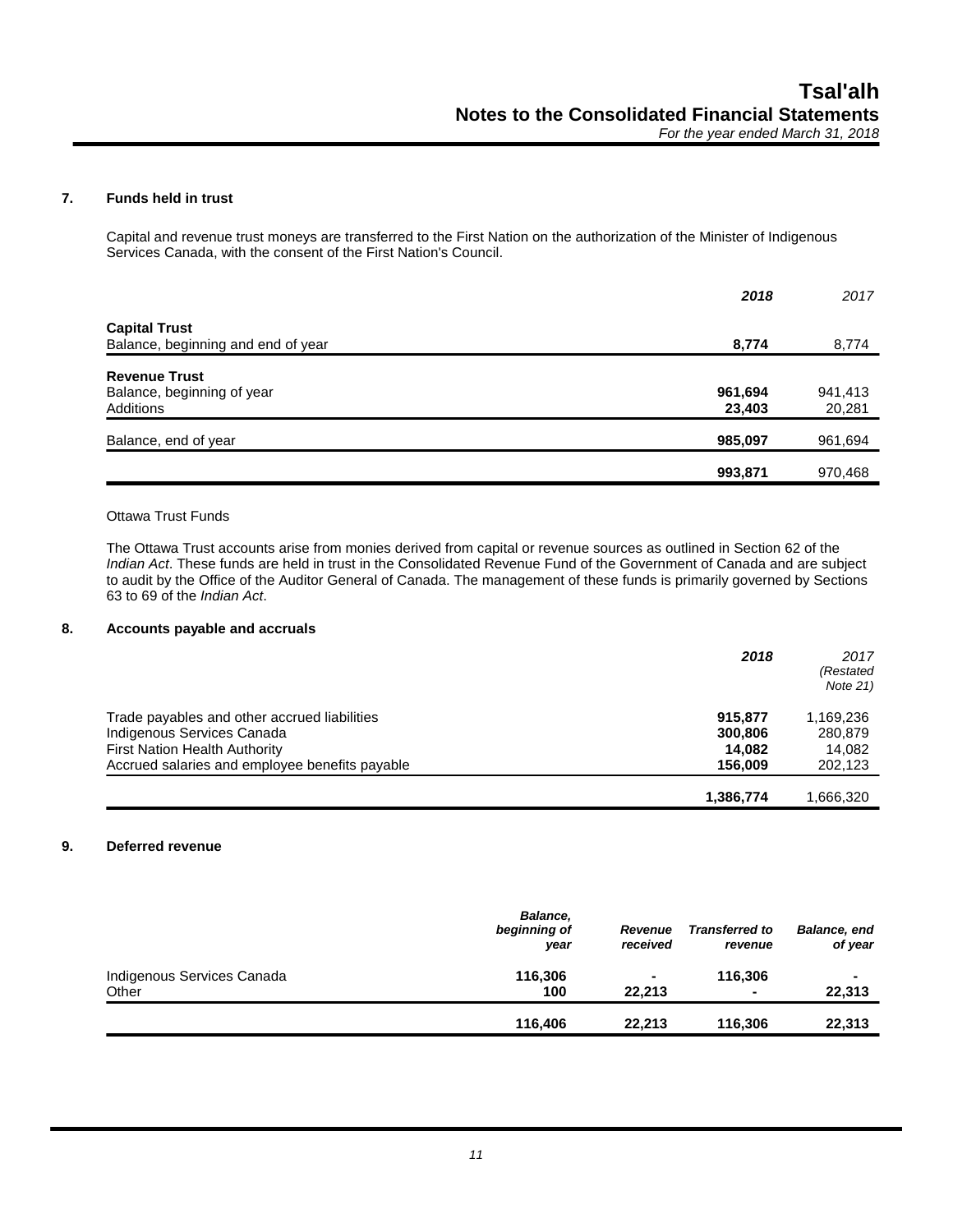*For the year ended March 31, 2018*

## **10. Long-term debt**

|                                                                                                                                                                                                                                                     | 2018       | 2017       |
|-----------------------------------------------------------------------------------------------------------------------------------------------------------------------------------------------------------------------------------------------------|------------|------------|
| All Nations Trust Company - Phase 4<br>Mortgage repayable in monthly instalments of \$1,045, including interest at 1.05% per<br>annum; due for renewal January 1, 2020 and matures January 1, 2020; guaranteed by<br>Indigenous Services Canada.    | 22,763     | 34,995     |
| All Nations Trust Company - Phase 5<br>Mortgage repayable in monthly instalments of \$1,417, including interest at 1.11% per<br>annum; due for renewal January 1, 2021 and matures January 1, 2021; guaranteed by<br>Indigenous Services Canada.    | 47,413     | 76,371     |
| All Nations Trust Company - Phase 6<br>Mortgage repayable in monthly instalments of \$1,697, including interest at 1.11% per<br>annum; due for renewal January 1, 2021 and matures January 1, 2021; guaranteed by<br>Indigenous Services Canada.    | 56,760     | 63,796     |
| All Nations Trust Company - Phase 7<br>Mortgage repayable in monthly instalments of \$2,213, including interest at 1.84% per<br>annum; due for renewal June1, 2022 and matures June 1, 2022; guaranteed by<br>Indigenous Services Canada.           | 108,801    | 133,237    |
| All Nations Trust Company - Full Phase 1<br>Mortgage repayable in monthly instalments of \$2,072, including interest at 1.03% per<br>annum; due for renewal October 1,2021 and matures August 1, 2026; guaranteed by<br>Indigenous Services Canada. | 200,376    | 223,052    |
| All Nations Trust Company - Full Phase 2<br>Mortgage repayable in monthly instalments of \$1,515, including interest at 1.11% per<br>annum; due for renewal April 1, 2021 and matures March 1, 2031; guaranteed by<br>Indigenous Services Canada.   | 219,965    | 235,610    |
| Bank of Montreal - Due on demand; repayable in monthly instalments of \$3,770 plus<br>interest at prime + 1%; matures November 14, 2029; secured by a general security<br>agreement.                                                                | 414,832    | 442,609    |
| Bank of Montreal - Due on demand; repayable in monthly instalments of \$57,473 including<br>interest at prime + 1%; matures July 19, 2026; secured by a general security agreement.                                                                 | 10,620,115 | 10,911,129 |
| Bank of Montreal - Demand loan repaid during the year.                                                                                                                                                                                              |            | 390,000    |
| Bank of Montreal - Due on demand; repayable in monthly instalments of \$5,461 plus<br>interest at prime + 1%; matures February 20, 2020; secured by a general security<br>agreement.                                                                | 460,377    | 505,274    |
| Bank of Montreal - Due on demand; repayable in monthly instalments of \$2,842 including<br>interest at 3.05%; matures June 30, 2031; secured by a general security agreement.                                                                       | 373,183    |            |
|                                                                                                                                                                                                                                                     | 12,524,585 | 13,016,073 |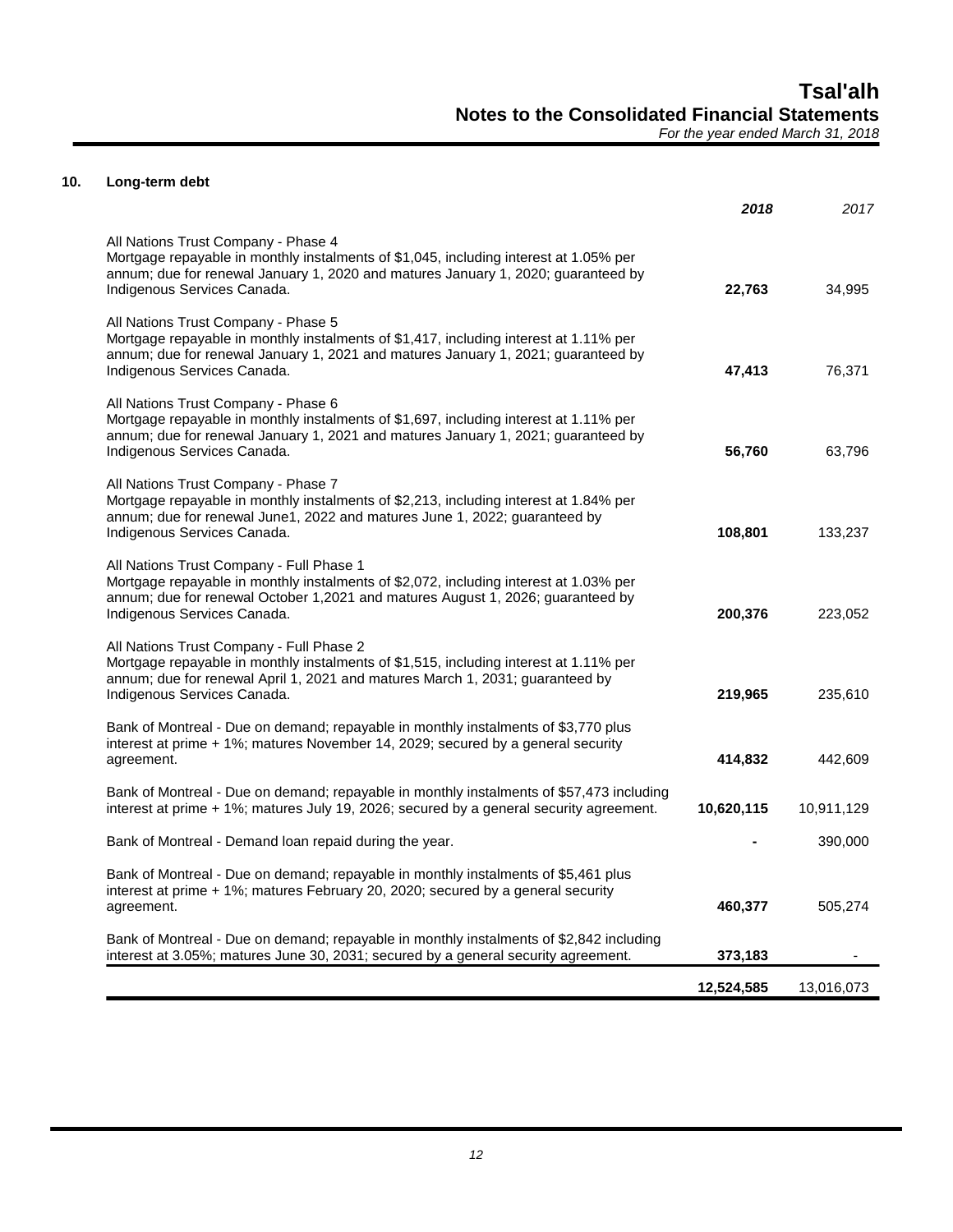## **10. Long-term debt** *(Continued from previous page)*

Principal repayments on long-term debt in each of the next five years, assuming long-term debt subject to refinancing is renewed, are estimated as follows:

| 2019 | 111.137 |
|------|---------|
| 2020 | 110.949 |
| 2021 | 95,109  |
| 2022 | 65.952  |
| 2023 | 47,274  |

Interest on long-term debt amounted to \$427,221 (2017 - \$442,770).

### **11. Capital lease obligation**

|                                                                                                         | 2018   | 2017   |
|---------------------------------------------------------------------------------------------------------|--------|--------|
| Obligation under capital lease payable in equal monthly installments of \$1,160, maturing<br>July 2022. | 49,880 | 63,800 |
| Less: current portion                                                                                   | 13.920 | 13,920 |
|                                                                                                         | 35,960 | 49,880 |

Minimum lease payments related to the obligation under capital lease are as follows:

| 2019                  | 13,920 |
|-----------------------|--------|
| 2020                  | 13,920 |
| 2021                  | 13,920 |
| 2022                  | 8,120  |
|                       |        |
| Balance of obligation | 49,880 |
| Less: current portion | 13,920 |
|                       |        |
|                       | 35,960 |

### **12. Contingent liabilities**

The First Nation has entered into contribution agreements with various federal government departments. Funding received under these contribution agreements is subject to repayment if the First Nation fails to comply with the terms and conditions of the agreements.

## **13. Commitments**

The First Nation has committed to the construction of four new houses for Band Members. The total costs incurred to March 31, 2018 are included in assets under construction (Schedule 1).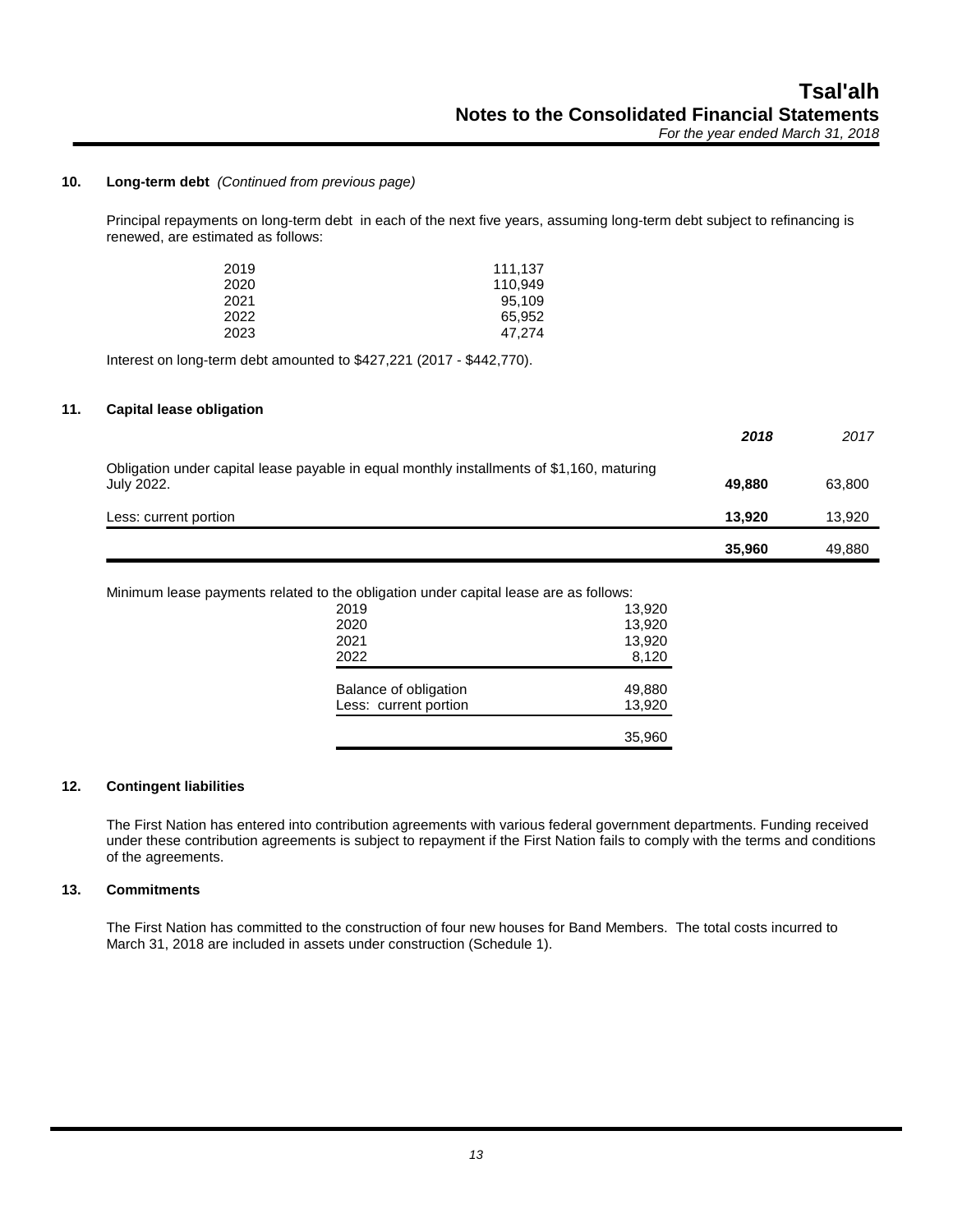### **14. Economic dependence**

The First Nation receives a significant portion of its revenue from Indigenous Services Canada as a result of Treaties entered into with the Government of Canada. These treaties are administered by Indigenous Services Canada under the terms and conditions of the *Indian Act*. The ability of the First Nation to continue operations is dependent upon the Government of Canada's continued financial commitments as guaranteed by these treaties.

## **15. Guarantees**

As part of a residential mortgage special loan program, the First Nation has provided an on-reserve housing loan guarantee. The maximum amount payable under the guarantee at March 31, 2018 was \$1,000,000 (2017 - \$1,000,000) which is payable if the Band Member's housing loan goes into default. The guarantee is in place for 10 years, which is the duration of the loan.

As at March 31, 2018, no liability (2017 - \$nil) has been recorded associated with this guarantee.

The First Nation has guaranteed CMHC RRAP loans on behalf of band members that are forgivable on the condition that the First Nation continues to own the unit and it is occupied by band members with a total household income at or below the income threshold during the earning period of the loans. If the First Nation sells, transfers or ceases to operate the property before the maturity date, the unearned forgivable loan plus interest will immediately become due and payable. The balance of the loans at March 31, 2018 is \$250,658 (2017 - \$334,210). No amount has been recorded by the First Nation.

## **16. Budget information**

The disclosed budget information has been approved by the Chief and Council of the First Nation at the council meeting held on May 15, 2017. Certain budget figures have been reclassified to conform with current year's operations presented.

Budgets were not prepared for the following segments:

- Capital Asset Fund
- Development Corporation
- **Other**

As such, the budget figures in the Consolidated Statement of Operations and Accumulated Surplus are not presented for the same scope of activities as the actual results.

Budget figures in the Consolidated Statement of Operations and Accumulated Surplus are presented using the same basis of accounting as the actual results. A reconciliation of these amounts to the amounts budgeted is as follows:

| Budgeted annual deficit approved by Chief and Council                            | (322, 652) |
|----------------------------------------------------------------------------------|------------|
| Adjusted for:                                                                    |            |
| Transfers to Governance that are not income                                      | (1,301)    |
| Administration fees                                                              | (45, 235)  |
| Replacement reserve expenses                                                     | 12.000     |
| Budgeted annual deficit, per the Statement of Operations and Accumulated Surplus | (357, 188) |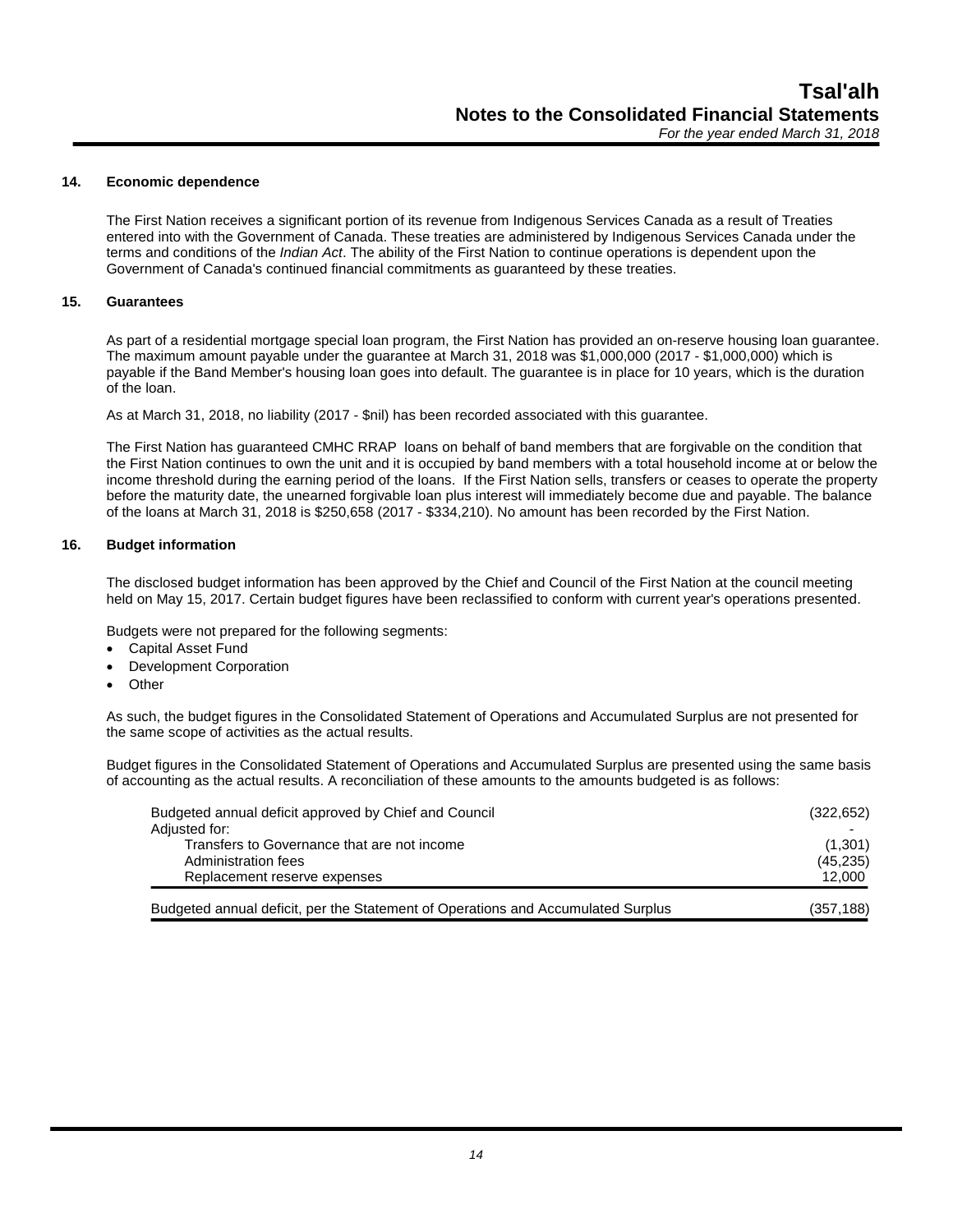### **17. Accumulated operating surplus**

Accumulated surplus consists of restricted and unrestricted amounts and equity in tangible capital assets as follows:

| 2018                                                                           | 2017<br>(Restated<br>Note $21$ ) |
|--------------------------------------------------------------------------------|----------------------------------|
| 12,598,997<br>Investment in tangible capital assets                            | 12,608,716                       |
| Restricted cash<br>433,163                                                     | 684,171                          |
| Externally restricted portfolio investments<br>434,563                         | 475,654                          |
| Trust funds held by federal government - capital account<br>8,774              | 8,774                            |
| Internally restricted cash - BC Rail<br>1,022,006                              | 1,022,006                        |
| Internally restricted cash - St'at'imc Agreement - Community Fund<br>4,876,570 | 4,589,776                        |
| Investment in Nation Partnerships<br>2,074                                     | 5,069                            |
| Trust funds held by federal government - revenue account<br>985,097            | 961,694                          |
| 20,361,244                                                                     | 20,355,860                       |
| Unfunded deficit<br>(2,575,741)                                                | (1,971,439)                      |
| 17,785,503                                                                     | 18,384,421                       |

### **18. Comparative figures**

Certain comparative figures have been reclassified to conform with current year's presentation.

## **19. Segments**

The First Nation receives revenue and expenses from many different projects and sources. For management and reporting purposes, the revenue, expenses and surplus or deficits are organized by segments. Schedules 3 to 12 disclose the details of the First Nation's revenue and expenses by segment. All inter-departmental transactions have been eliminated upon consolidation and are therefore not included within the segments. The First Nation is organized into the following segments:

#### Administration and Governance

This segment provides band support, governance and administrative services for the operations of the First Nation, including various financial functions such as payroll, accounts receivable and accounts payable. Governance acts as a governing body through top down initiatives and it is responsible for the oversight of the collaboration of community development/economic programs, the facilitating of networks involving public and private partnerships, marketing and the allocation of resources to maintain the well-being of the First Nation community and its members.

#### Development Corporation

This segment is comprised of business activities that are performed in the pursuit of economic and business development. The Tsal'alh Development Corp. is responsible for generating economic activity related to BC Hydro.

#### Economic Development

This segment implements community economic development planning and capacity building initiatives, which are pursued to benefit the First Nation's community by enhancing employment, income generation activities, use of land and resources, economic infrastructure and business opportunities.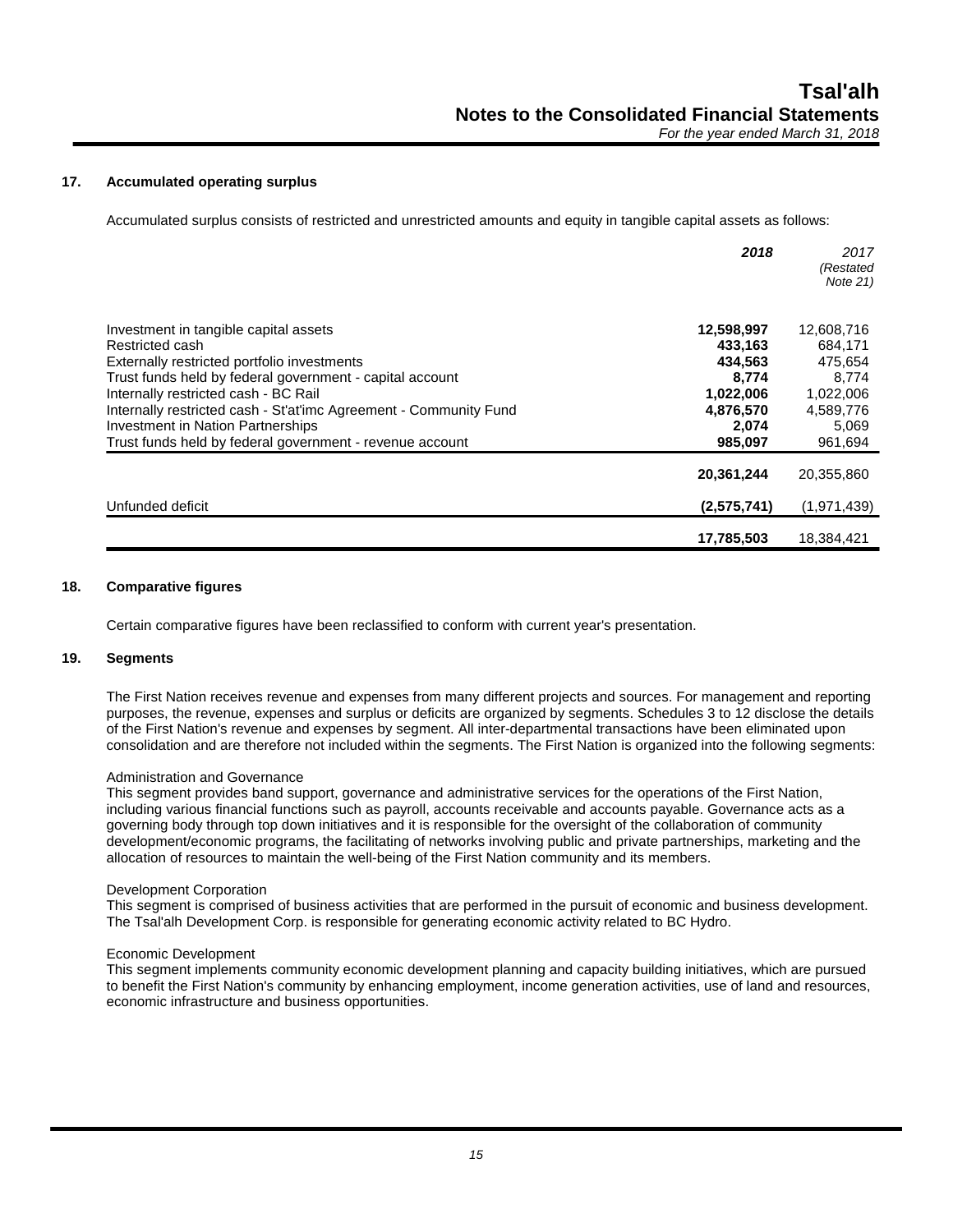## **20. Segments** *(Continued from previous page)*

Education

This segment is responsible for managing and delivering K to grade 12 education programs and services as well as the management of post-secondary and continuing adult education and support programs.

#### Facilities and Services

This segment implements capital projects undertaken by the First Nation and maintains community infrastructure. Community infrastructure includes buildings, infrastructure, subdivision and water system.

#### Health

This segment is responsible for the operation of health facilities and the delivery of programs to support child development and community health.

#### **Housing**

This segment activities reflects First Nation owned and Canada Mortgage & Housing Corporation housing rental units and repairs.

#### Social Assistance

This segment administers benefits and services to individuals and families living on reserve who are in need of support. Department services include income assistance, assisted living, family violence prevention and awareness, and the national child benefit reinvestment.

#### **Other**

This segment administers the various trust funds received by the Nation.

### **20. Supplemental disclosure of cash flow information**

During the year the First Nation paid cash for interest of \$427,221 (2017 - \$442,770) and received cash for interest of \$69,944 (2017 - \$68,005). Interest capitalized and included in purchases of tangible capital assets was \$nil (2017 - \$nil).

#### **21. Correction of error**

The consolidated financial statements include prior period adjustments to reflect additional amounts consolidated into Tsal'alh from the Tsal'alh Development Corporation. As a result the expenses and liabilities were overstated, and assets and accumulated surplus were understated in the prior year. The effects of the adjustments have been applied retrospectively for comparative purposes and resulted in the following:

|                         | As previously |               |             |  |
|-------------------------|---------------|---------------|-------------|--|
|                         | stated        | <b>Change</b> | As restated |  |
| Accounts receivable     | 1,093,638     | 49.813        | 1,143,451   |  |
| Accounts payable        | 1.801.453     | (135, 133)    | 1.666.315   |  |
| Tangible capital assets | 25,555,919    | 132.670       | 25,688,589  |  |
| Annual surplus          | 2,044,246     | 317.613       | 2,361,859   |  |
| Accumulated surplus     | 18,066,807    | 317.616       | 18,384,423  |  |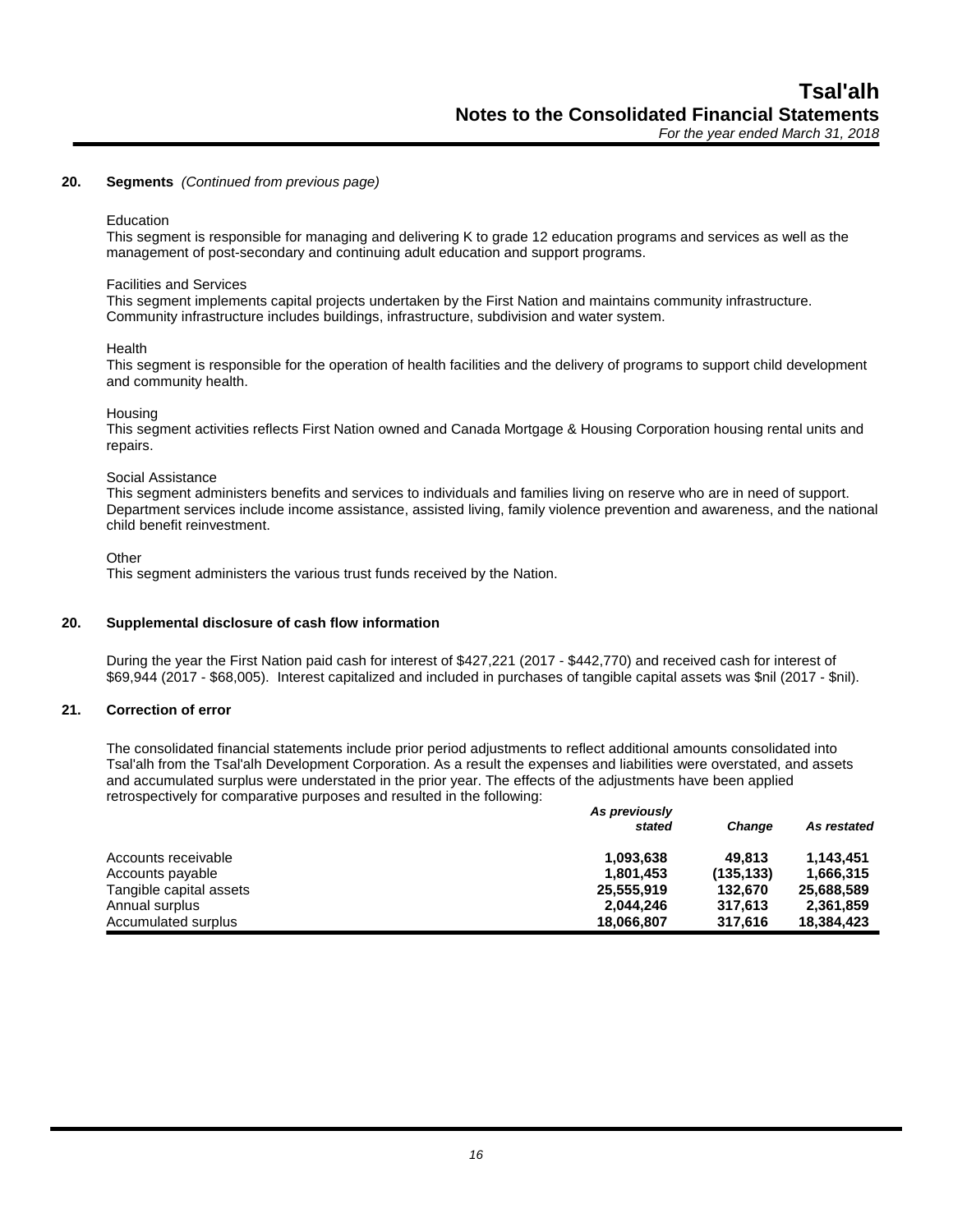|                                                                      | Land           | <b>Buildings</b> | <b>Automotive</b><br>equipment | <b>Internet</b><br>service<br>provider | Infrastructure,<br>subdivision<br>and water<br>system | <b>Machinery and</b><br>equipment | <b>Subtotal</b> |
|----------------------------------------------------------------------|----------------|------------------|--------------------------------|----------------------------------------|-------------------------------------------------------|-----------------------------------|-----------------|
| Cost                                                                 |                |                  |                                |                                        |                                                       |                                   |                 |
| Balance, beginning of year                                           | 12,851         | 7,792,173        | 944,514                        | 160,218                                | 4,275,955                                             | 687,842                           | 13,873,553      |
| Acquisition of tangible capital assets                               |                | 205,286          | 67,765                         | 7,884                                  | 129,073                                               | $\blacksquare$                    | 410,008         |
| Construction-in-progress                                             | $\blacksquare$ | 241,184          |                                |                                        | 3,012,232                                             | $\blacksquare$                    | 3,253,416       |
| Disposal of tangible capital assets                                  | $\blacksquare$ |                  |                                |                                        |                                                       | $\blacksquare$                    |                 |
| Balance, end of year                                                 | 12,851         | 8,238,643        | 1,012,279                      | 168,102                                | 7,417,260                                             | 687,842                           | 17,536,977      |
| <b>Accumulated amortization</b><br>Balance, beginning of year        |                | 4,005,345        | 549,788                        | 122,631                                | 1,158,204                                             | 494,128                           | 6,330,096       |
| Annual amortization                                                  |                | 181,809          | 104,676                        | 10,716                                 | 188,759                                               | 38,743                            | 524,703         |
| Accumulated amortization on disposals                                |                |                  |                                |                                        |                                                       |                                   |                 |
| Balance, end of year                                                 | $\blacksquare$ | 4,187,154        | 654,464                        | 133,347                                | 1,346,963                                             | 532,871                           | 6,854,799       |
| Net book value of tangible capital assets                            | 12,851         | 4,051,489        | 357,815                        | 34,755                                 | 6,070,297                                             | 154,971                           | 10,682,178      |
| 2017 Net book value of tangible capital assets<br>(Restated Note 21) | 12,851         | 3,900,506        | 394,726                        | 37,587                                 | 3,117,752                                             | 193,714                           | 7,659,153       |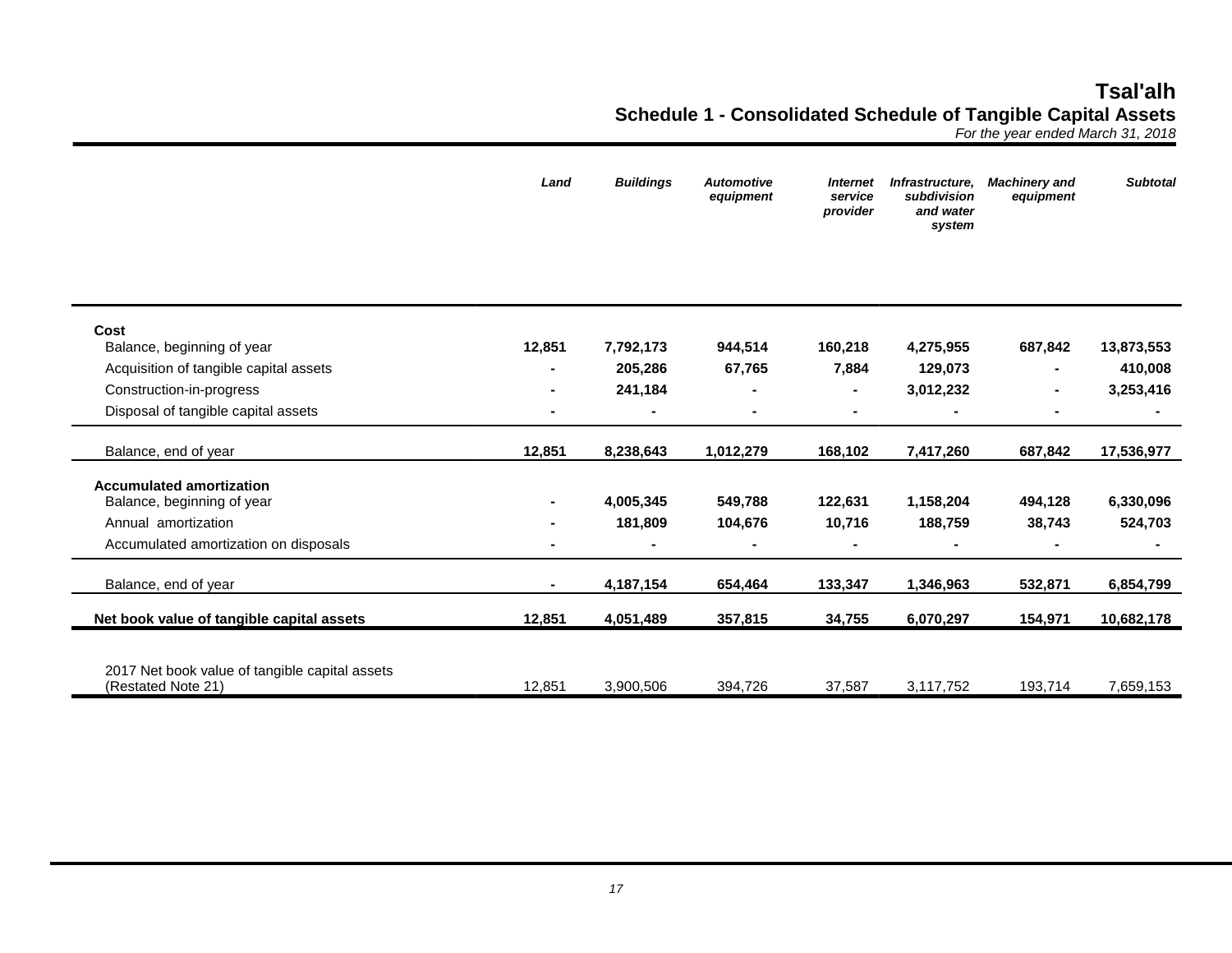|                                                                      | <b>Subtotal</b> | <b>Office</b><br>equipment | <b>Physical</b><br>development<br>plan | Assets under<br>construction | <b>Buildings -</b><br><b>CMHC</b> | <b>Tsal'alh</b><br><b>Development</b><br>Corp.<br><b>Operations -</b><br>Land | <b>Subtotal</b> |
|----------------------------------------------------------------------|-----------------|----------------------------|----------------------------------------|------------------------------|-----------------------------------|-------------------------------------------------------------------------------|-----------------|
| Cost                                                                 |                 |                            |                                        |                              |                                   |                                                                               |                 |
| Balance, beginning of year                                           | 13,873,553      | 183,433                    | 32,708                                 | 3,265,691                    | 2,714,987                         | 530,785                                                                       | 20,601,157      |
| Acquisition of tangible capital assets                               | 410,008         |                            |                                        | 8,850                        | $\blacksquare$                    |                                                                               | 418,858         |
| Construction-in-progress                                             | 3,253,416       | Ξ.                         | $\blacksquare$                         | (3,253,416)                  |                                   |                                                                               |                 |
| Disposal of tangible capital assets                                  |                 | Ξ.                         | $\blacksquare$                         |                              |                                   | $\blacksquare$                                                                |                 |
| Balance, end of year                                                 | 17,536,977      | 183,433                    | 32,708                                 | 21,125                       | 2,714,987                         | 530,785                                                                       | 21,020,015      |
| <b>Accumulated amortization</b>                                      |                 |                            |                                        |                              |                                   |                                                                               |                 |
| Balance, beginning of year                                           | 6,330,096       | 162,039                    | 32,284                                 |                              | 1,938,765                         |                                                                               | 8,463,184       |
| Annual amortization                                                  | 524,703         | 4,279                      | 85                                     |                              | 125,019                           |                                                                               | 654,086         |
| Accumulated amortization on disposals                                |                 | $\blacksquare$             |                                        |                              |                                   |                                                                               |                 |
| Balance, end of year                                                 | 6,854,799       | 166,318                    | 32,369                                 |                              | 2,063,784                         |                                                                               | 9,117,270       |
| Net book value of tangible capital assets                            | 10,682,178      | 17,115                     | 339                                    | 21,125                       | 651,203                           | 530,785                                                                       | 11,902,745      |
|                                                                      |                 |                            |                                        |                              |                                   |                                                                               |                 |
| 2017 Net book value of tangible capital assets<br>(Restated Note 21) | 7,659,153       | 21,395                     | 424                                    | 3,265,691                    | 776,222                           | 530,785                                                                       | 12,253,670      |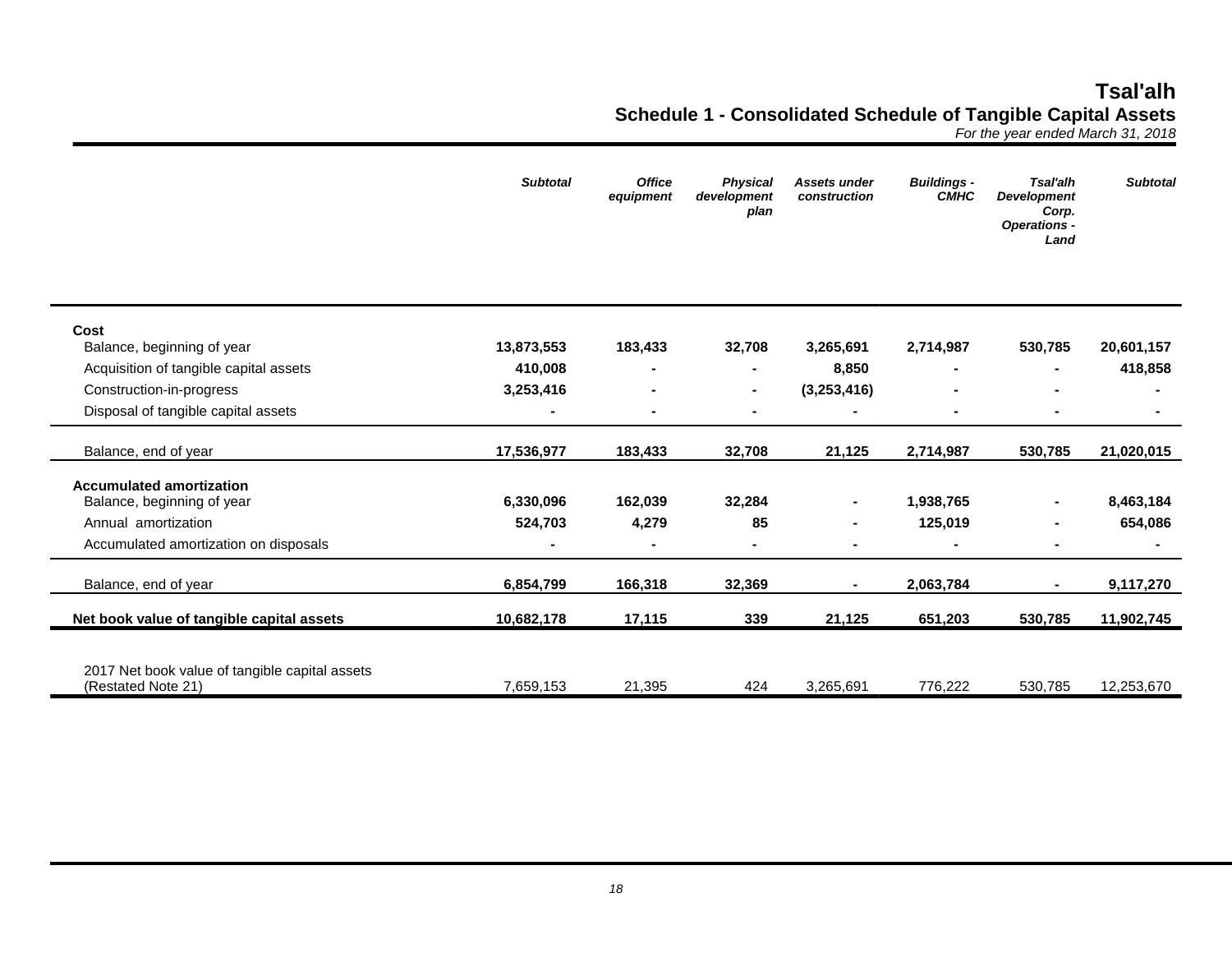|                                                                      | <b>Subtotal</b> | <b>Tsal'alh</b><br><b>Development</b><br>Corp.<br><b>Operations -</b><br><b>Buildings</b> | <b>Tsal'alh</b><br><b>Development</b><br>Corp.<br><b>Operations -</b><br><b>Automotive</b><br>equipment | <b>Tsal'alh</b><br><b>Development</b><br>Corp.<br><b>Operations -</b><br><b>Machinery and</b><br>equipment | <b>Tsal'alh</b><br><b>Development</b><br>Corp.<br>Operations -<br>Assets under<br>construction | <b>Tsal'alh</b><br><b>Development</b><br>Corp.<br><b>Operations -</b><br><b>Hotel</b> | <b>Subtotal</b> |
|----------------------------------------------------------------------|-----------------|-------------------------------------------------------------------------------------------|---------------------------------------------------------------------------------------------------------|------------------------------------------------------------------------------------------------------------|------------------------------------------------------------------------------------------------|---------------------------------------------------------------------------------------|-----------------|
| Cost                                                                 |                 |                                                                                           |                                                                                                         |                                                                                                            |                                                                                                |                                                                                       |                 |
| Balance, beginning of year                                           | 20,601,157      | 1,521,102                                                                                 | 138,397                                                                                                 | 364,598                                                                                                    |                                                                                                | 11,169,629                                                                            | 33,794,883      |
| Acquisition of tangible capital assets                               | 418,858         |                                                                                           |                                                                                                         | 67,587                                                                                                     | $\blacksquare$                                                                                 |                                                                                       | 486,445         |
| Construction-in-progress                                             |                 | $\blacksquare$                                                                            |                                                                                                         |                                                                                                            | $\blacksquare$                                                                                 |                                                                                       |                 |
| Disposal of tangible capital assets                                  |                 | $\blacksquare$                                                                            | $\blacksquare$                                                                                          |                                                                                                            | ۰                                                                                              |                                                                                       |                 |
| Balance, end of year                                                 | 21,020,015      | 1,521,102                                                                                 | 138,397                                                                                                 | 432,185                                                                                                    |                                                                                                | 11,169,629                                                                            | 34,281,328      |
| <b>Accumulated amortization</b>                                      |                 |                                                                                           |                                                                                                         |                                                                                                            |                                                                                                |                                                                                       |                 |
| Balance, beginning of year                                           | 8,463,184       | 115,375                                                                                   | 29,554                                                                                                  | 148,716                                                                                                    | $\blacksquare$                                                                                 | 635,206                                                                               | 9,392,035       |
| Annual amortization                                                  | 654,086         | 33,598                                                                                    | 32,653                                                                                                  | 49,935                                                                                                     | $\blacksquare$                                                                                 | 421,377                                                                               | 1,191,649       |
| Accumulated amortization on disposals                                |                 | $\blacksquare$                                                                            | $\blacksquare$                                                                                          |                                                                                                            | $\blacksquare$                                                                                 |                                                                                       |                 |
| Balance, end of year                                                 | 9,117,270       | 148,973                                                                                   | 62,207                                                                                                  | 198,651                                                                                                    | $\blacksquare$                                                                                 | 1,056,583                                                                             | 10,583,684      |
| Net book value of tangible capital assets                            | 11,902,745      | 1,372,129                                                                                 | 76,190                                                                                                  | 233,534                                                                                                    |                                                                                                | 10,113,046                                                                            | 23,697,644      |
|                                                                      |                 |                                                                                           |                                                                                                         |                                                                                                            |                                                                                                |                                                                                       |                 |
| 2017 Net book value of tangible capital assets<br>(Restated Note 21) | 12,253,670      | 1,292,048                                                                                 | 108,843                                                                                                 | 215,882                                                                                                    |                                                                                                | 10,534,422                                                                            | 24,404,865      |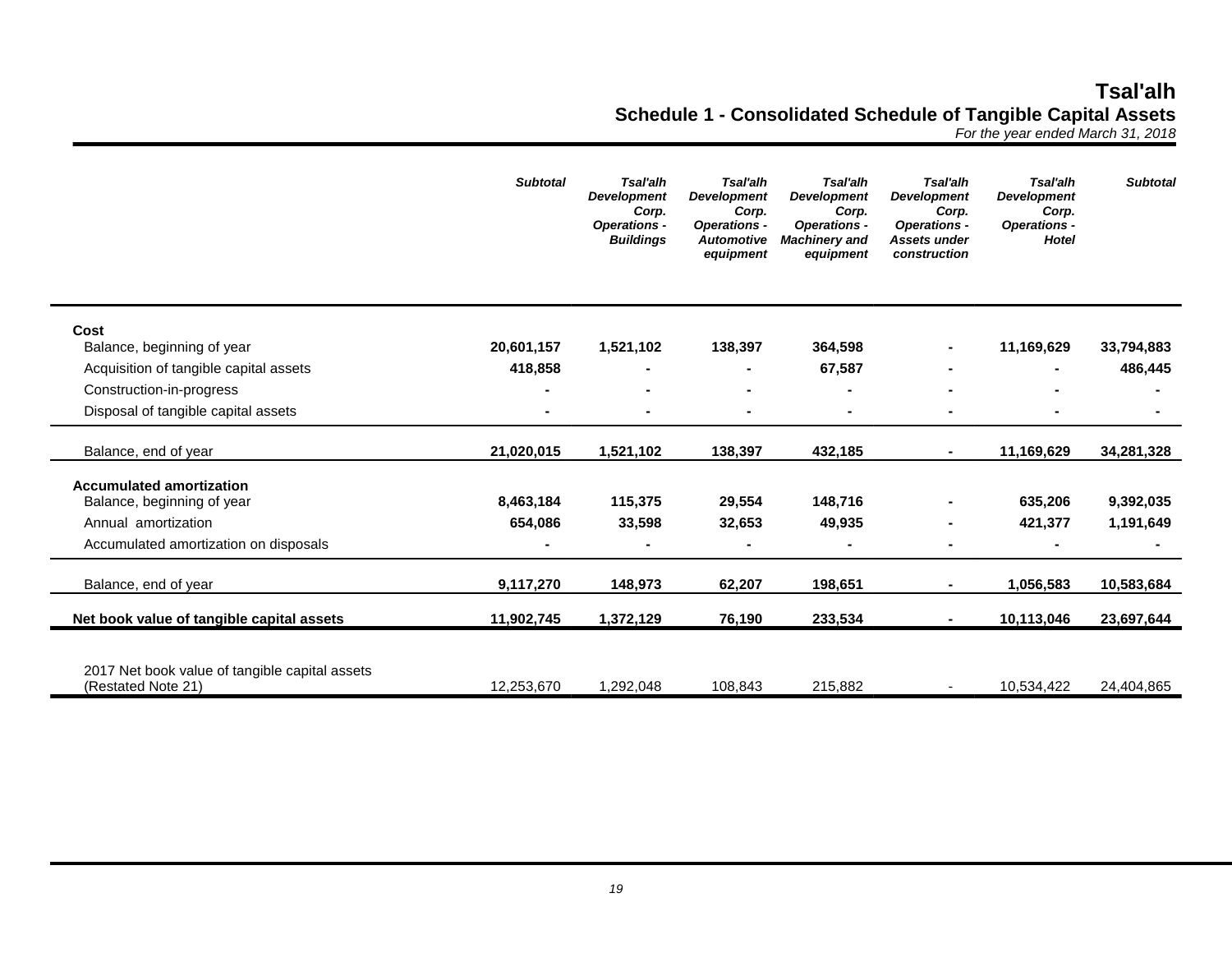|                                                                                                                               | <b>Subtotal</b>        | <b>Tsal'alh</b><br><b>Development</b><br>Corp.<br><b>Operations -</b><br><b>RV Park</b> | Assets under<br>lease | <b>Tsal'alhmec</b><br>Holdings Corp. Holdings Corp.<br><b>Buildings</b> | <b>Tsal'alhmec</b><br>Land | <b>Subtotal</b>        |
|-------------------------------------------------------------------------------------------------------------------------------|------------------------|-----------------------------------------------------------------------------------------|-----------------------|-------------------------------------------------------------------------|----------------------------|------------------------|
| Cost<br>Balance, beginning of year                                                                                            | 33,794,883             | 841,457                                                                                 | 76,560                | 347,699                                                                 | 84,449                     | 35,145,048             |
| Acquisition of tangible capital assets                                                                                        | 486,445                |                                                                                         |                       | 289,617                                                                 | 147,790                    | 923,852                |
| Construction-in-progress                                                                                                      |                        | $\blacksquare$                                                                          |                       |                                                                         |                            |                        |
| Disposal of tangible capital assets                                                                                           |                        |                                                                                         |                       |                                                                         |                            |                        |
| Balance, end of year                                                                                                          | 34,281,328             | 841,457                                                                                 | 76,560                | 637,316                                                                 | 232,239                    | 36,068,900             |
| <b>Accumulated amortization</b><br>Balance, beginning of year<br>Annual amortization<br>Accumulated amortization on disposals | 9,392,035<br>1,191,649 | 49,814<br>31,666                                                                        | 7,656<br>13,781       | 6,954<br>19,423<br>$\blacksquare$                                       | $\blacksquare$             | 9,456,459<br>1,256,519 |
| Balance, end of year                                                                                                          | 10,583,684             | 81,480                                                                                  | 21,437                | 26,377                                                                  | $\blacksquare$             | 10,712,978             |
| Net book value of tangible capital assets                                                                                     | 23,697,644             | 759,977                                                                                 | 55,123                | 610,939                                                                 | 232,239                    | 25,355,922             |
| 2017 Net book value of tangible capital assets<br>(Restated Note 21)                                                          | 24,404,865             | 791,643                                                                                 | 68,904                | 340,745                                                                 | 84,449                     | 25,690,606             |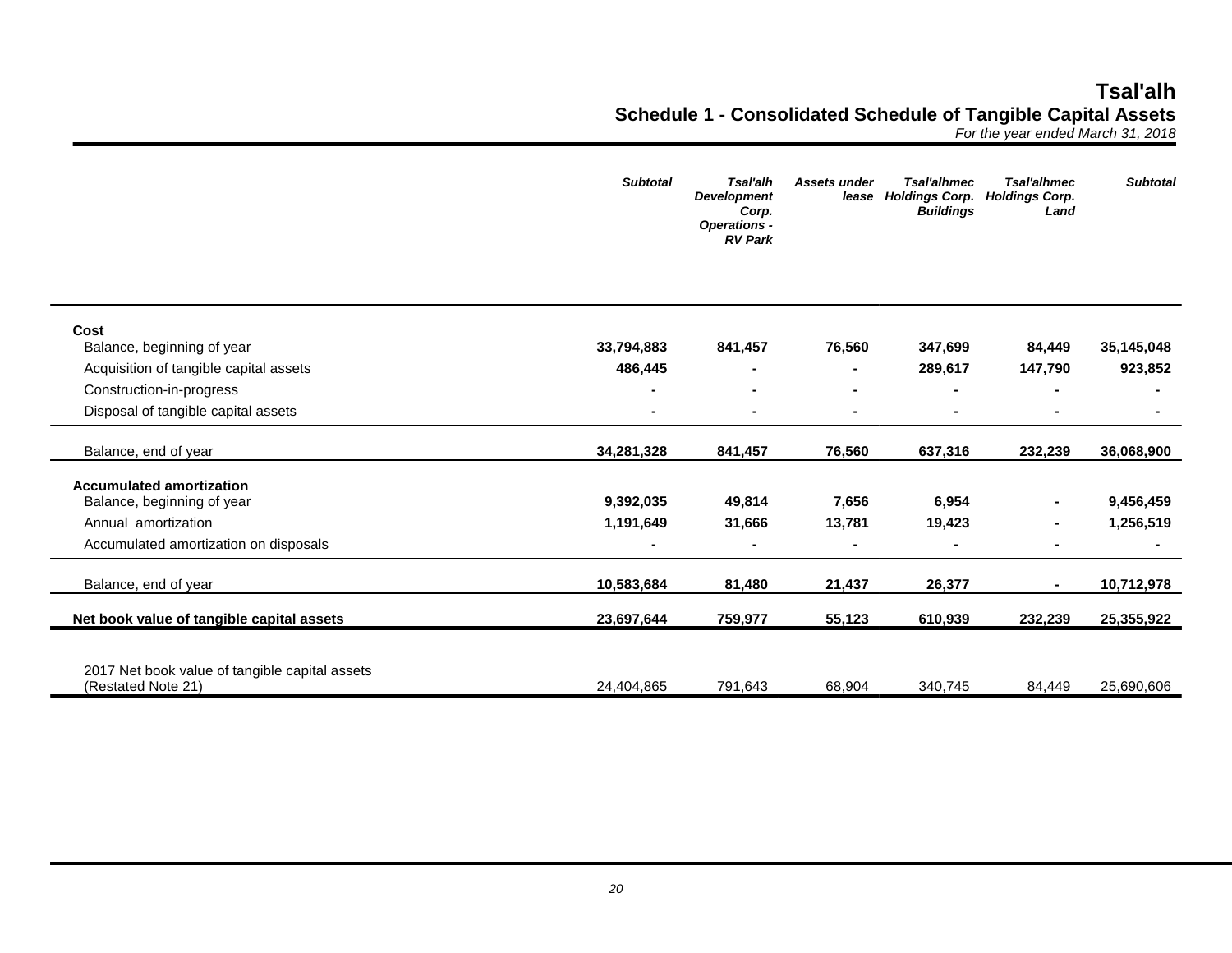## **Tsal'alh Schedule 1 - Consolidated Schedule of Tangible Capital Assets** *For the year ended March 31, 2018*

| <b>Subtotal</b> | <b>Signage</b>                       | 2018           | 2017                                 |
|-----------------|--------------------------------------|----------------|--------------------------------------|
|                 |                                      |                |                                      |
|                 |                                      |                |                                      |
|                 |                                      |                | (Restated<br>Note 21)                |
|                 |                                      |                |                                      |
|                 |                                      |                | 30,482,723                           |
| 923,852         | 20,800                               | 944,652        | 6,742,076                            |
|                 |                                      |                |                                      |
|                 | $\blacksquare$                       | $\blacksquare$ | (2,079,751)                          |
| 36,068,900      | 20,800                               | 36,089,700     | 35,145,048                           |
|                 |                                      |                |                                      |
|                 |                                      |                | 8,504,638                            |
|                 |                                      |                | 1,115,405                            |
|                 |                                      |                | (163, 584)                           |
| 10,712,978      | 2,080                                | 10,715,058     | 9,456,459                            |
| 25,355,922      | 18,720                               | 25,374,642     | 25,688,589                           |
|                 |                                      |                |                                      |
|                 |                                      |                |                                      |
| 25,690,606      |                                      | 25,688,589     |                                      |
|                 | 35,145,048<br>9,456,459<br>1,256,519 | 2,080          | 35,145,048<br>9,456,459<br>1,258,599 |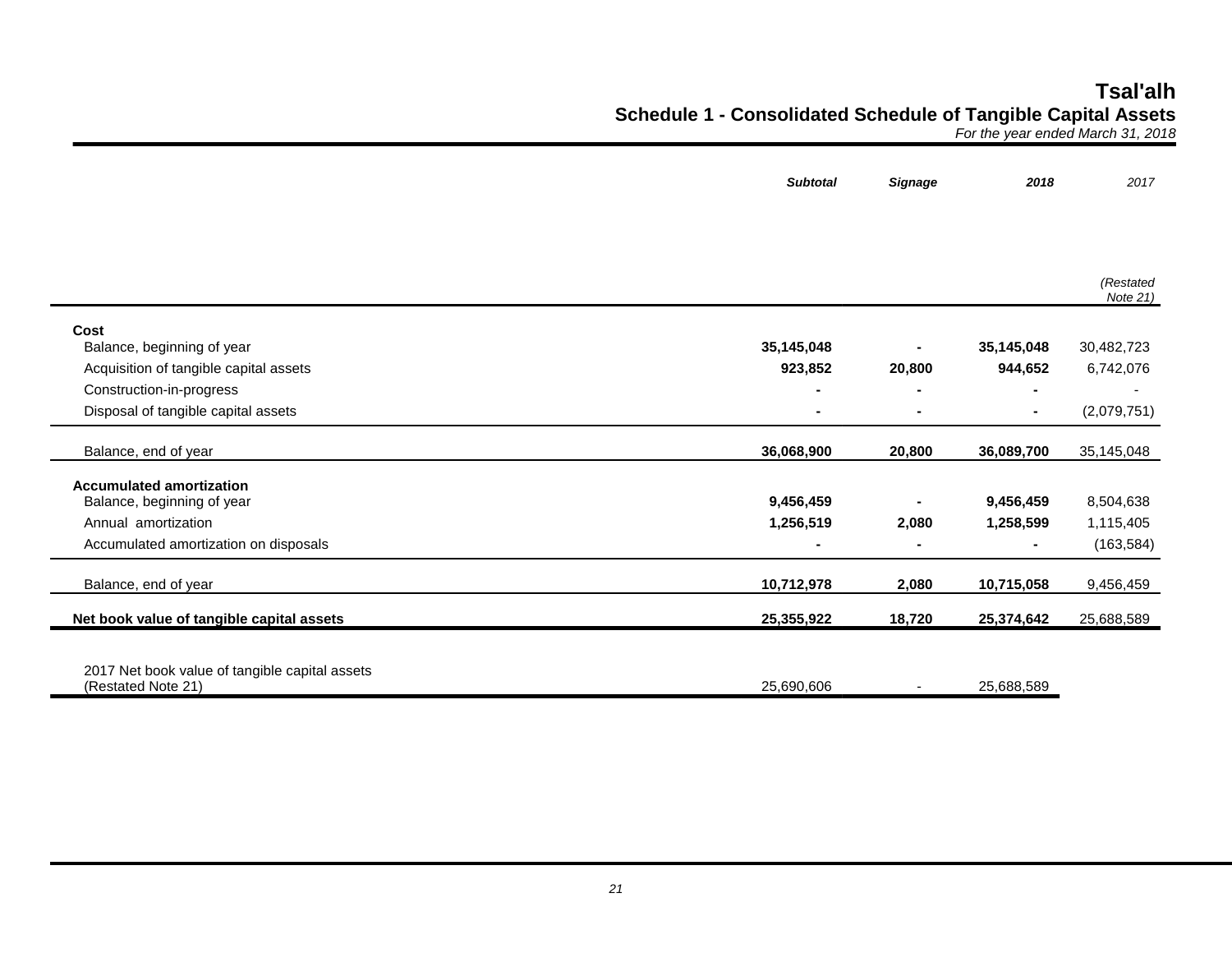## **Tsal'alh Schedule 2 - Schedule of Consolidated Expenses by Object**

|                                        | 2018<br><b>Budget</b><br>(Note 16) | 2018      | 2017<br>(Restated<br>Note $21$ ) |
|----------------------------------------|------------------------------------|-----------|----------------------------------|
| <b>Consolidated expenses by object</b> |                                    |           |                                  |
| Administration                         | 117,423                            | 3,525     | 16,650                           |
| Advertising and promotion              | 20,915                             | 112,408   | 93,756                           |
| Amortization                           | 130,000                            | 1,258,599 | 1,115,405                        |
| <b>Bad debts</b>                       |                                    | 17,180    | 107,969                          |
| Bank charges and interest              | 8,400                              | 71,701    | 30,185                           |
| <b>Education costs</b>                 | 340,000                            | 206,677   | 361,663                          |
| Equipment rental                       | 1,200                              | 16,440    | 49,424                           |
| Family support allowances              |                                    | 6,992     | 10,377                           |
| Fire protection                        | 18,096                             | 7,601     | 6,818                            |
| Fuel costs                             | 200,000                            | 246,126   | 199,589                          |
| Home and community care                |                                    | Ξ.        | 54,739                           |
| Honoraria                              | 3,000                              | 70,764    | 87,090                           |
| Insurance                              | 102,057                            | 150,141   | 167,791                          |
| Interest on long-term debt             |                                    | 427,221   | 442,770                          |
| Materials and supplies                 | 130,699                            | 338,147   | 426,419                          |
| Miscellaneous                          |                                    |           | 77,057                           |
| Office and miscellaneous               | 238,622                            | 230,107   | 133,022                          |
| Postage                                |                                    | 48        |                                  |
| Professional fees                      | 51,000                             | 227,651   | 183,634                          |
| Program education                      | 742,677                            | 748,725   | 789,616                          |
| Property taxes                         |                                    | 63,664    | 22,992                           |
| Rent and occupancy costs               | 8,100                              | 6,816     | 11,644                           |
| Repairs and maintenance                | 663,139                            | 474,839   | 324,499                          |
| Safe water operations program          | 20,000                             |           |                                  |
| Social assistance allowances           | 267,246                            | 345,220   | 303,457                          |
| Subcontract                            | 32,939                             | 608,539   | 601,221                          |
| Telephone and utilities                | 151,300                            | 383,748   | 408,265                          |
| Travel and training                    | 234,030                            | 424,566   | 365,669                          |
| Wages and benefits                     | 1,348,069                          | 2,828,423 | 2,602,444                        |
|                                        | 4,828,912                          | 9,275,868 | 8,994,165                        |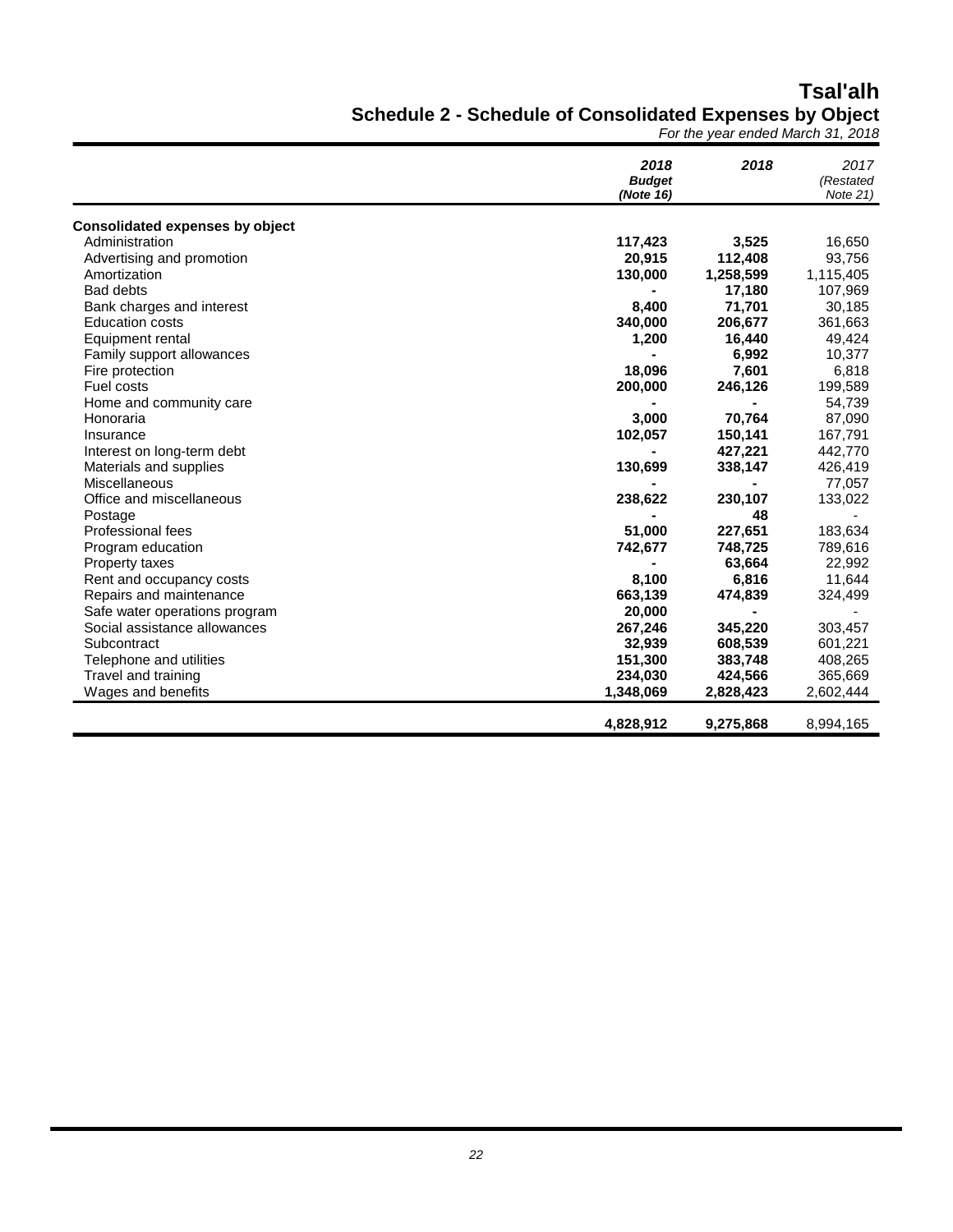## **Tsal'alh Administration and Governance Schedule 3 - Consolidated Schedule of Revenue and Expenses**

|                                   | 2018<br><b>Budget</b><br>(Note 16) | 2018       | 2017<br>(Restated<br>Note $21$ ) |
|-----------------------------------|------------------------------------|------------|----------------------------------|
| <b>Revenue</b>                    |                                    |            |                                  |
| Indigenous Services Canada        | 252,224                            | 367,482    | 365,284                          |
| Interest and investment income    | 15,000                             | 38,296     | 36,061                           |
| Other revenue                     | 327,226                            | 128,366    | 142,175                          |
| Administration fees               | 75,480                             |            |                                  |
|                                   | 669,930                            | 534,144    | 543,520                          |
| <b>Expenses</b>                   |                                    |            |                                  |
| Administration                    | 66,600                             |            | 3,126                            |
| Advertising and promotion         |                                    | 55,833     | 52,394                           |
| Amortization                      |                                    | 32,186     | 14,049                           |
| <b>Bad debts</b>                  |                                    | 65,022     | 28,057                           |
| Bank charges and interest         | 5,400                              | 6,251      | 4,552                            |
| <b>Educational allowances</b>     |                                    | 11,700     | 10,000                           |
| Equipment rental                  |                                    | 199        | 183                              |
| Honoraria                         |                                    | 39,450     | 46,588                           |
| Insurance                         | 22,220                             | 9,147      | 29,046                           |
| Materials and supplies            | 13,700                             | 19,872     | 13,905                           |
| Office and miscellaneous          | 62,449                             | 38,417     | 96,576                           |
| Professional fees                 | 46,000                             | 73,923     | 64,895                           |
| Rent and occupancy costs          |                                    |            | 2,845                            |
| Repairs and maintenance           | 12,200                             | 13,178     | 3,127                            |
| Salaries and wages                | 319,707                            | 321,399    | 348,957                          |
| Subcontract                       |                                    | 9,855      | 3,921                            |
| Telephone and utilities           | 24,400                             | 15,445     | 9,786                            |
| Travel and training               | 97,254                             | 98,597     | 99,149                           |
|                                   | 669,930                            | 810,474    | 831,156                          |
| <b>Deficit before transfers</b>   |                                    | (276, 330) | (287, 636)                       |
| <b>Transfers between programs</b> |                                    | 272,760    | 187,984                          |
| <b>Deficit</b>                    |                                    | (3,570)    | (99, 652)                        |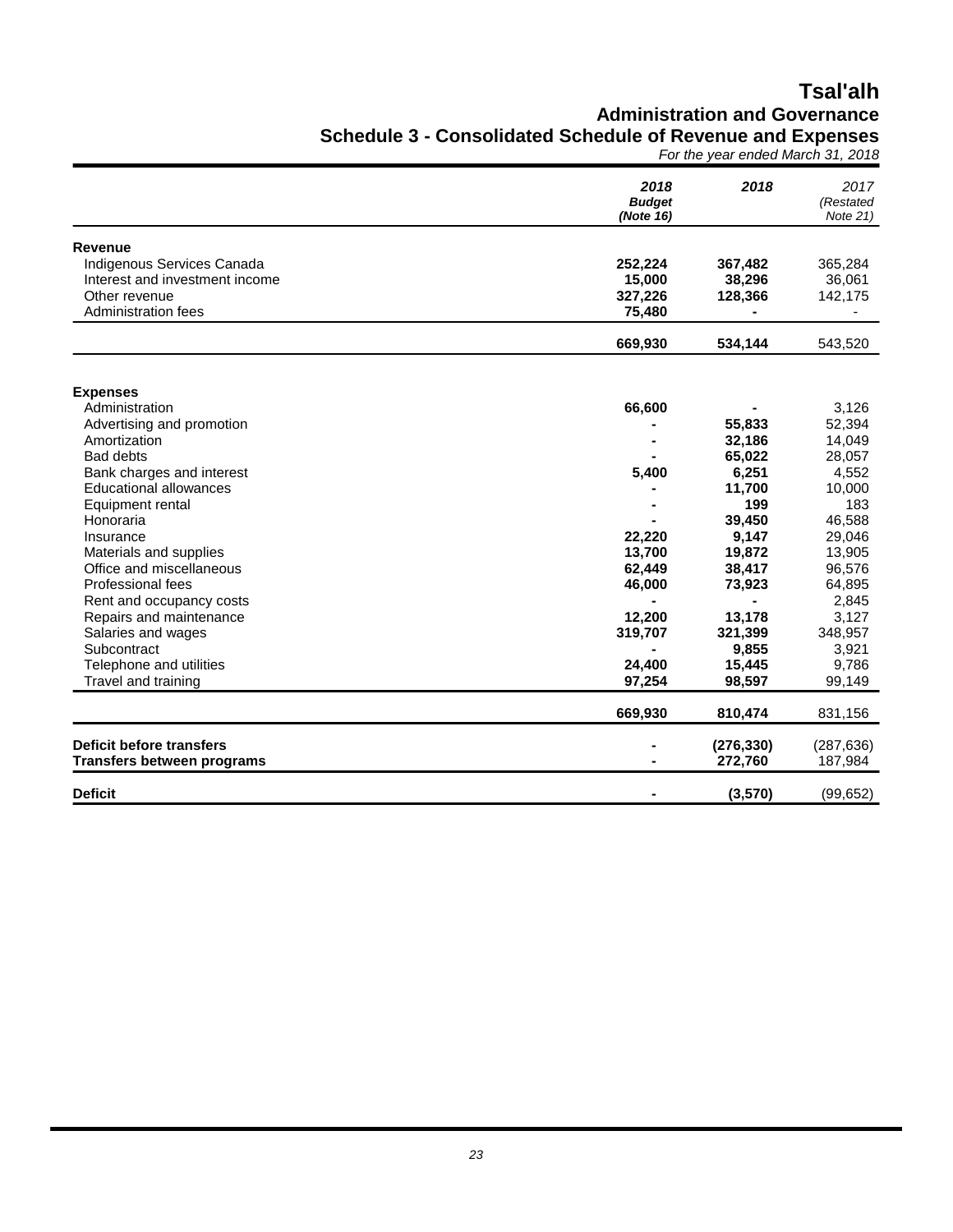## **Tsal'alh Capital Asset Fund Schedule 4 - Consolidated Schedule of Revenue and Expenses**

|                                       | 2018<br><b>Budget</b><br>(Note 16) | 2018    | 2017      |
|---------------------------------------|------------------------------------|---------|-----------|
| Revenue<br>Indigenous Services Canada | $\sim$                             | 116,306 | 3,180,465 |
| <b>Surplus</b>                        | $\overline{\phantom{a}}$           | 116,306 | 3,180,465 |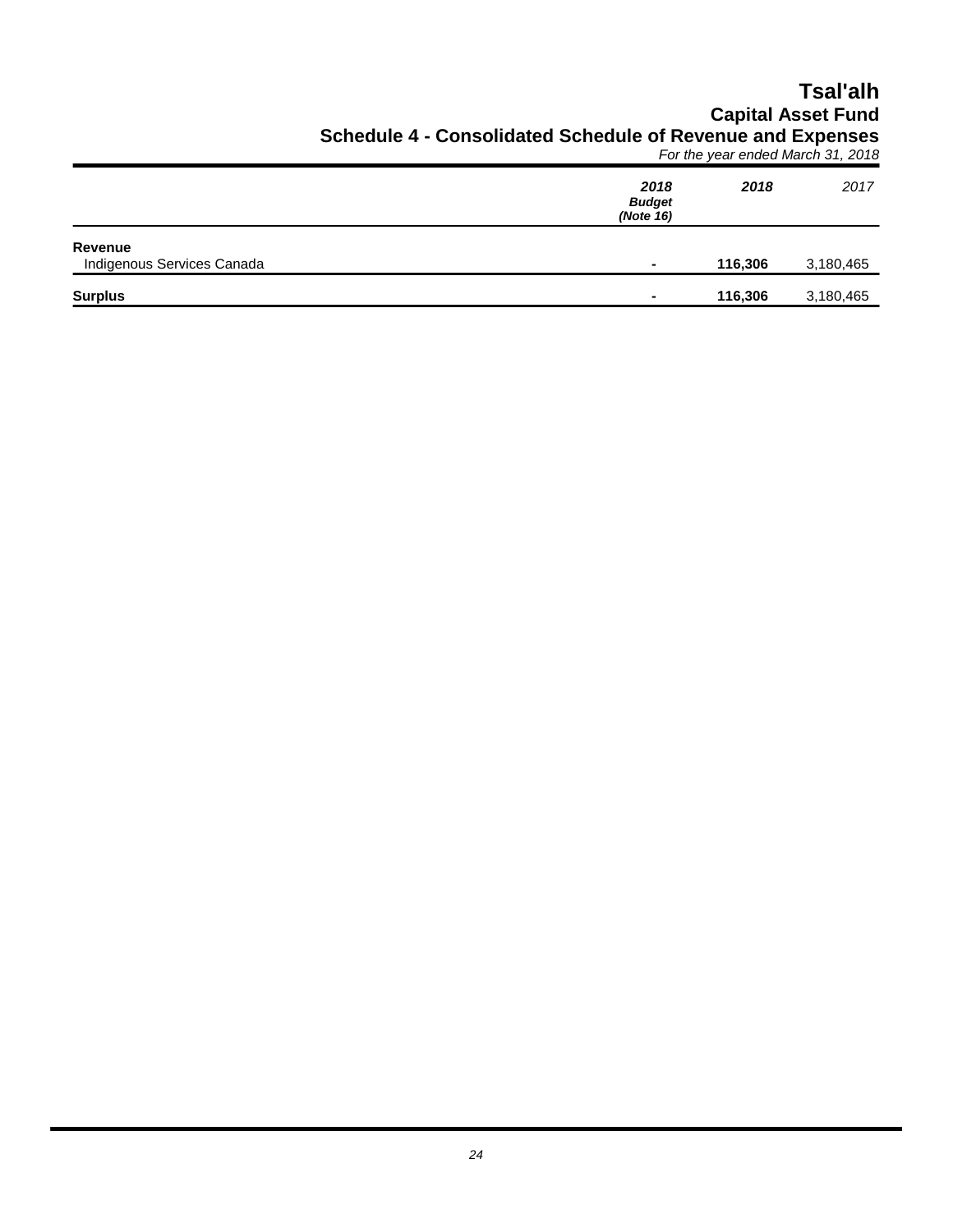## **Tsal'alh Development Corporation Schedule 5 - Consolidated Schedule of Revenue and Expenses**

|                                           | 2018<br><b>Budget</b><br>(Note 16) | 2018        | 2017<br>(Restated<br>Note $21$ ) |
|-------------------------------------------|------------------------------------|-------------|----------------------------------|
| <b>Revenue</b>                            |                                    |             |                                  |
| Rental income                             |                                    | 1,275,775   | 1,280,433                        |
| Interest and investment income            |                                    | 10,072      | 9,148                            |
| Other revenue                             |                                    | 124,558     | 66.605                           |
| <b>BC Hydro</b>                           |                                    | 960,069     | 1,103,517                        |
|                                           |                                    | 2,370,474   | 2,459,703                        |
|                                           |                                    |             |                                  |
| <b>Expenses</b><br>Administration         |                                    |             | 2,435                            |
|                                           |                                    | 11,968      | 11,301                           |
| Advertising and promotion<br>Amortization |                                    | 569,229     | 576,827                          |
| <b>Bad debts</b>                          |                                    | 241         | 3,956                            |
| Bank charges and interest                 |                                    | 54,872      | 20,176                           |
|                                           |                                    | 5,078       | 38,263                           |
| Equipment rental<br>Honoraria             |                                    | 16,750      | 20,088                           |
| Insurance                                 |                                    | 49,646      | 55,888                           |
| Interest on long-term debt                |                                    | 418,772     | 421,360                          |
| Materials and supplies                    |                                    | 7,069       | 131,525                          |
| Miscellaneous                             |                                    |             | 77,057                           |
| Office and miscellaneous                  |                                    | 160,591     | 11,455                           |
| Professional fees                         |                                    | 89,351      | 62,471                           |
| Property taxes                            |                                    | 58,004      | 22,992                           |
| Rent and occupancy costs                  |                                    | 6,741       | 4,149                            |
| Repairs and maintenance                   |                                    | 305,970     | 166,961                          |
| Salaries and wages                        |                                    | 1,306,220   | 1,077,102                        |
| Subcontract                               |                                    | 128,685     | 212,954                          |
| Telephone and utilities                   |                                    | 207,693     | 240,707                          |
| Travel and training                       |                                    | 34,252      | 57,661                           |
|                                           |                                    | 3,431,132   | 3,215,328                        |
| <b>Deficit</b>                            |                                    | (1,060,658) | (755, 625)                       |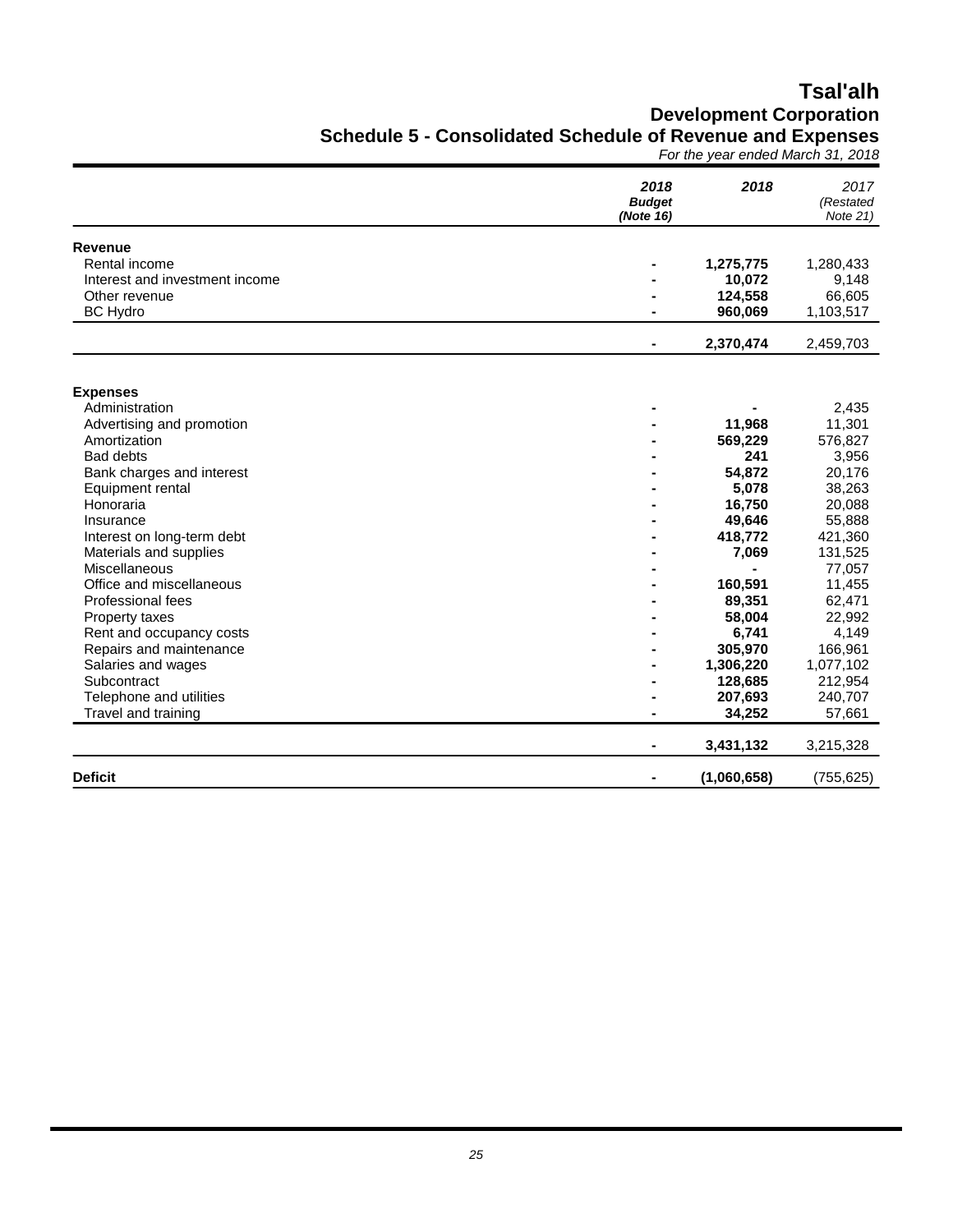## **Tsal'alh Economic Development Schedule 6 - Consolidated Schedule of Revenue and Expenses**

|                                                            | 2018<br><b>Budget</b><br>(Note 16) | 2018            | 2017            |
|------------------------------------------------------------|------------------------------------|-----------------|-----------------|
| <b>Revenue</b>                                             |                                    |                 |                 |
| Indigenous Services Canada                                 |                                    | 115,896         | 37,809          |
| Other revenue                                              | 333,000                            | 584,132         | 554,189         |
| <b>BC Hydro</b>                                            |                                    | 49,835          | 49,835          |
|                                                            | 333,000                            | 749,863         | 641,833         |
|                                                            |                                    |                 |                 |
| <b>Expenses</b>                                            |                                    |                 |                 |
| Administration                                             | 400                                | 3,379           | 1,909           |
| Advertising and promotion                                  |                                    | 4,264           | 2,279           |
| Amortization<br><b>Bad debts</b>                           |                                    | 6,928<br>285    | 8,661<br>21,953 |
|                                                            |                                    |                 |                 |
| Bank charges and interest<br><b>Educational allowances</b> | 3,000                              | 1,603<br>33,025 | 1,566<br>26,879 |
| Equipment rental                                           |                                    | 9,600           | 6,013           |
|                                                            |                                    |                 | 400             |
| Family support allowances                                  | 3,600                              | 280             | 154             |
| Fire protection<br>Fuel costs                              | 200,000                            | 246,126         | 199,589         |
| Honoraria                                                  |                                    | 125             | 1,809           |
| Insurance                                                  | 1,300                              | 3,287           | 2,633           |
| Materials and supplies                                     | 26,120                             | 73,123          | 73,248          |
| Office and miscellaneous                                   | 3,100                              | 2,252           | 742             |
| Repairs and maintenance                                    | 2,500                              | 2,166           | 5,087           |
| Salaries and wages                                         | 86,510                             | 274,787         | 248,253         |
| Subcontract                                                | 5,000                              | 23,161          | 35,434          |
| Telephone and utilities                                    | 6,700                              | 8,477           | 11,092          |
| Travel and training                                        | 2,500                              | 76,267          | 33,097          |
|                                                            | 340,730                            | 769,135         | 680,798         |
| <b>Deficit before transfers</b>                            | (7, 730)                           | (19, 272)       | (38, 965)       |
| <b>Transfers between programs</b>                          | 20,000                             | 97,623          | 59,589          |
| <b>Surplus</b>                                             | 12,270                             | 78,351          | 20,624          |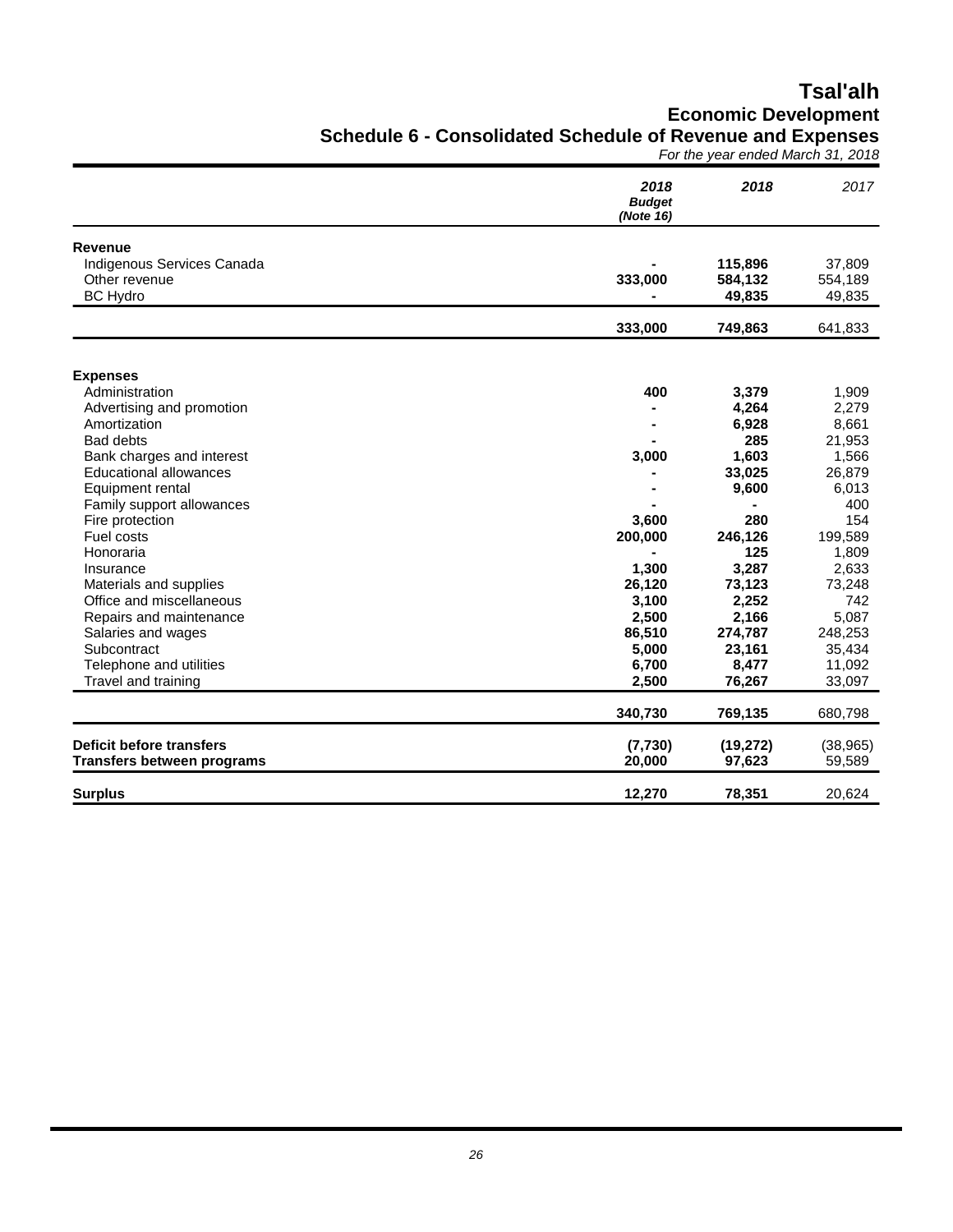**Tsal'alh Education Schedule 7 - Consolidated Schedule of Revenue and Expenses**

|                                                                                                                          | 2018<br><b>Budget</b><br>Note 16) | 2018                 | 2017                 |
|--------------------------------------------------------------------------------------------------------------------------|-----------------------------------|----------------------|----------------------|
| <b>Revenue</b><br>Indigenous Services Canada<br>Other revenue<br>Interior Salish Employment and Training Society (ISETS) | 1,467,863<br>275,479<br>29,824    | 1,609,319<br>252,210 | 1,442,545<br>126,822 |
|                                                                                                                          | 1,773,166                         | 1,861,529            | 1,569,367            |
| <b>Expenses</b>                                                                                                          |                                   |                      |                      |
| Administration                                                                                                           | 10,000                            | 146                  |                      |
| Advertising and promotion                                                                                                | 12,715                            | 9,588                | 3,438                |
| Amortization                                                                                                             |                                   | 28,148               | 5,339                |
| <b>Bad debts</b>                                                                                                         |                                   | 16                   |                      |
| Bank charges and interest                                                                                                |                                   | 80                   | 60                   |
| <b>Education costs</b>                                                                                                   | 340,000                           | 206,677              | 361,663              |
| <b>Educational allowances</b>                                                                                            | 321,151                           | 293,674              | 350,907              |
| Equipment rental                                                                                                         |                                   | 391                  | 2,234                |
| Fire protection                                                                                                          |                                   | 3,714                | 2,565                |
| Honoraria                                                                                                                |                                   | 2,154                | 3,185                |
| Insurance                                                                                                                | 21,720                            | 26,505               | 16,219               |
| Materials and supplies                                                                                                   | 35,000                            | 34,748               | 49,443               |
| Office and miscellaneous                                                                                                 | 101,917                           | 6,396                | 6,021                |
| Professional fees                                                                                                        |                                   | 10,000               | 5,000                |
| Repairs and maintenance                                                                                                  | 29,790                            | 49,161               | 17,532               |
| Salaries and wages                                                                                                       | 407,185                           | 398,006              | 366,893              |
| Subcontract                                                                                                              |                                   | 18,600               |                      |
| Telephone and utilities                                                                                                  | 41,200                            | 42,695               | 42,647               |
| Travel and training                                                                                                      | 32,500                            | 46,173               | 31,926               |
| Tuition                                                                                                                  | 418,526                           | 409,167              | 401,133              |
|                                                                                                                          | 1,771,704                         | 1,586,039            | 1,666,205            |
| Surplus (deficit) before transfers<br>Transfers between programs                                                         | 1,462                             | 275,490<br>(600)     | (96, 838)<br>76,982  |
| Surplus (deficit)                                                                                                        | 1,462                             | 274,890              | (19, 856)            |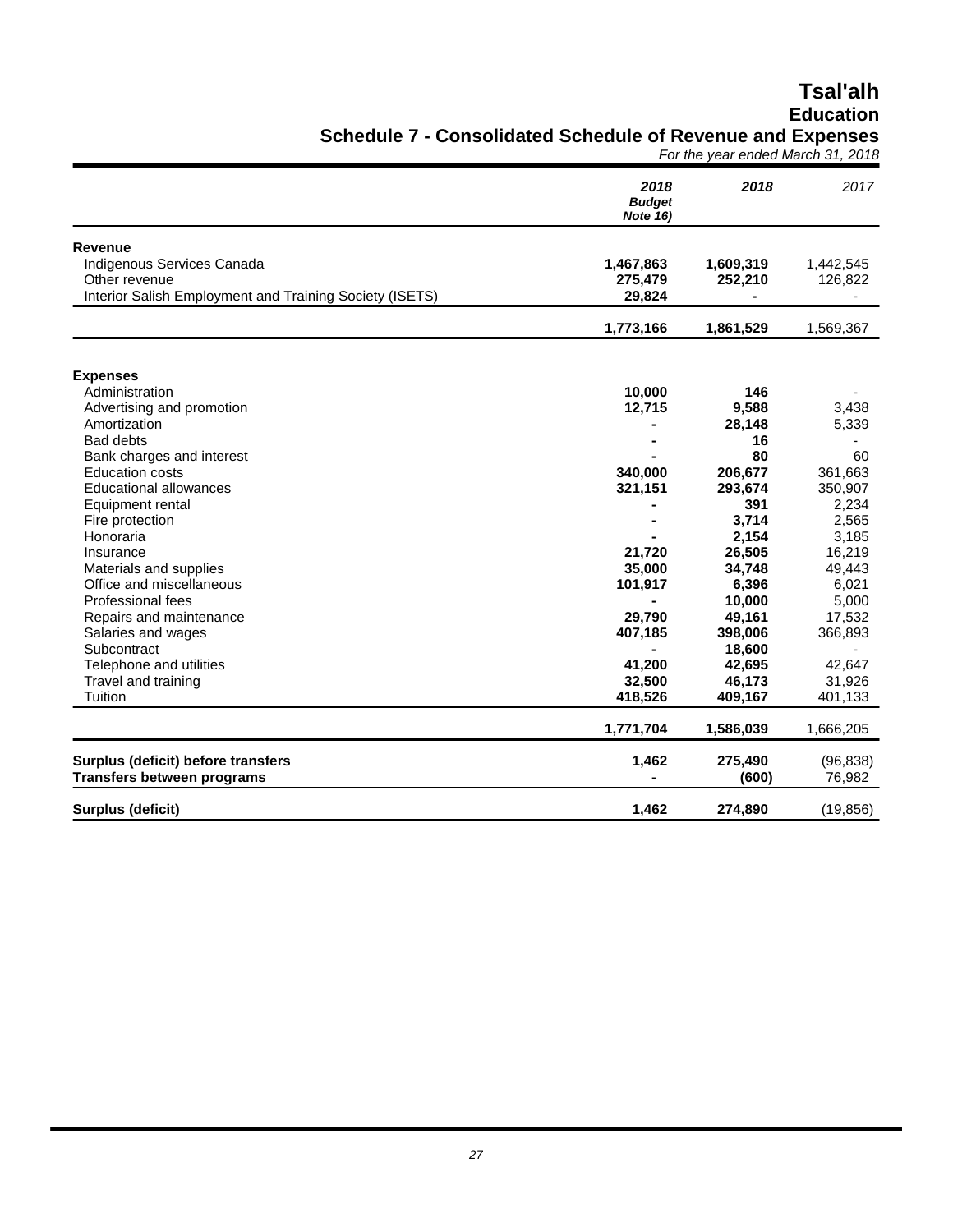## **Tsal'alh Facilities and Services Schedule 8 - Consolidated Schedule of Revenue and Expenses**

|                                 | 2018<br><b>Budget</b><br>(Note 16) | 2018       | 2017       |
|---------------------------------|------------------------------------|------------|------------|
| <b>Revenue</b>                  |                                    |            |            |
| Indigenous Services Canada      | 211,067                            | 545,010    | 234,850    |
| Rental income                   |                                    | 312        | 140        |
| Other revenue                   | 324,053                            | 50,797     | 53,132     |
|                                 | 535,120                            | 596,119    | 288,122    |
| <b>Expenses</b>                 |                                    |            |            |
| Administration                  | 5,000                              |            |            |
| Advertising and promotion       |                                    | 48         |            |
| Amortization                    |                                    | 409,749    | 324,953    |
| <b>Bad debts</b>                |                                    |            | 5          |
| Bank charges and interest       |                                    |            | 237        |
| Basic - other                   |                                    | 70         |            |
| Equipment rental                | 1,200                              | 1,172      | 2,730      |
| Fire protection                 | 14,496                             | 2,519      | 2,750      |
| Insurance                       | 20,000                             | 26,206     | 26,229     |
| Materials and supplies          | 5,000                              | 70,882     | 27,205     |
| Office and miscellaneous        | 59,400                             | 1,647      | 5,599      |
| Professional fees               | 5,000                              | 5,000      | 5,000      |
| Repairs and maintenance         | 582,471                            | 46,786     | 78,309     |
| Safe water operations program   | 20,000                             |            |            |
| Salaries and wages              | 155,163                            | 84,516     | 80,117     |
| Subcontract                     |                                    | 224,800    | 40,175     |
| Telephone and utilities         | 50,500                             | 60,562     | 60,047     |
| Travel and training             | 10,500                             | 9,576      | 22,437     |
|                                 | 928,730                            | 943,533    | 675,793    |
| <b>Deficit before transfers</b> | (393, 610)                         | (347, 414) | (387, 671) |
| Transfers between programs      |                                    | (1,769)    | (2, 478)   |
| <b>Deficit</b>                  | (393, 610)                         | (349, 183) | (390, 149) |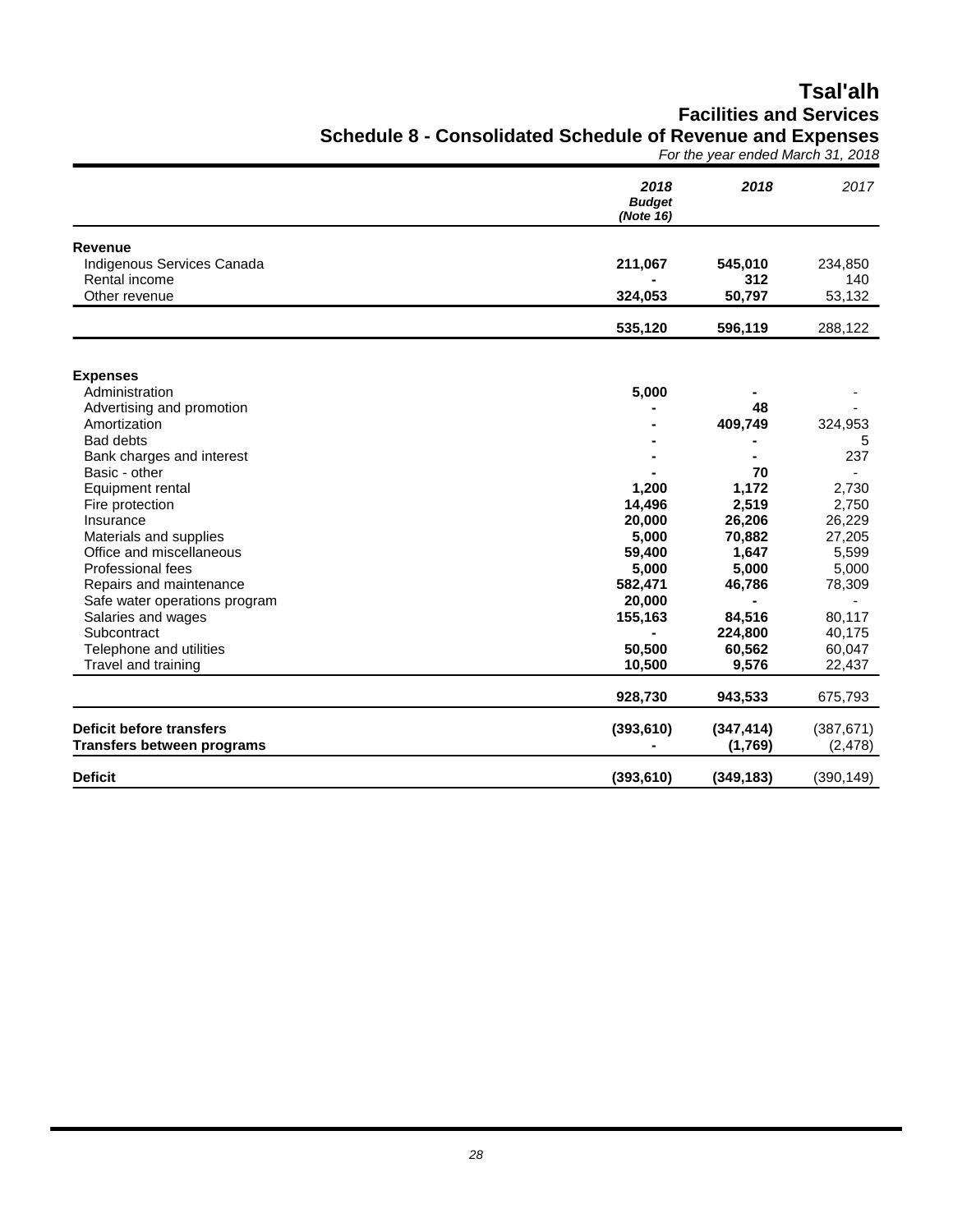# **Tsal'alh Health Schedule 9 - Consolidated Schedule of Revenue and Expenses**

|                                           | 2018<br><b>Budget</b><br>(note 16) | 2018    | 2017      |
|-------------------------------------------|------------------------------------|---------|-----------|
| <b>Revenue</b>                            |                                    |         |           |
| <b>First Nations Health Authority</b>     | 558,084                            | 856,220 | 977,842   |
| Opening deferred revenue                  |                                    |         | 13,064    |
| Other revenue                             |                                    | 13,208  | 27,664    |
|                                           | 558,084                            | 869,428 | 1,018,570 |
|                                           |                                    |         |           |
| <b>Expenses</b><br>Administration         | 30,423                             |         | 2,580     |
|                                           | 8,200                              | 29,572  | 23,198    |
| Advertising and promotion<br>Amortization |                                    | 26,029  | 22,478    |
| <b>Bad debts</b>                          |                                    | 2       | 3         |
| <b>Educational allowances</b>             | 3,000                              | 1,159   | 697       |
| Family support allowances                 |                                    | 515     |           |
| Fire protection                           |                                    | 171     | 561       |
| Honoraria                                 | 3,000                              | 7,665   | 7,460     |
| Insurance                                 | 5,303                              | 11,141  | 7,941     |
| Materials and supplies                    | 39,879                             | 63,052  | 80,225    |
| Office and miscellaneous                  | 4,156                              | 23,708  | 12,592    |
| Professional fees                         |                                    | 15,000  | 21,068    |
| Rent and occupancy costs                  | 8,100                              | 75      | 4,650     |
| Repairs and maintenance                   | 11,178                             | 19,270  | 8,659     |
| Salaries and wages                        | 250,617                            | 320,844 | 342,305   |
| Subcontract                               | 27,939                             | 594     | 50,980    |
| Telephone and utilities                   | 28,500                             | 33,868  | 29,540    |
| Travel and training                       | 57,787                             | 142,270 | 103,170   |
|                                           | 478,082                            | 694,935 | 718,107   |
| <b>Surplus before transfers</b>           | 80,002                             | 174,493 | 300,463   |
| <b>Transfers between programs</b>         | (18, 699)                          | 38,256  | 27,485    |
| <b>Surplus</b>                            | 61,303                             | 212.749 | 327,948   |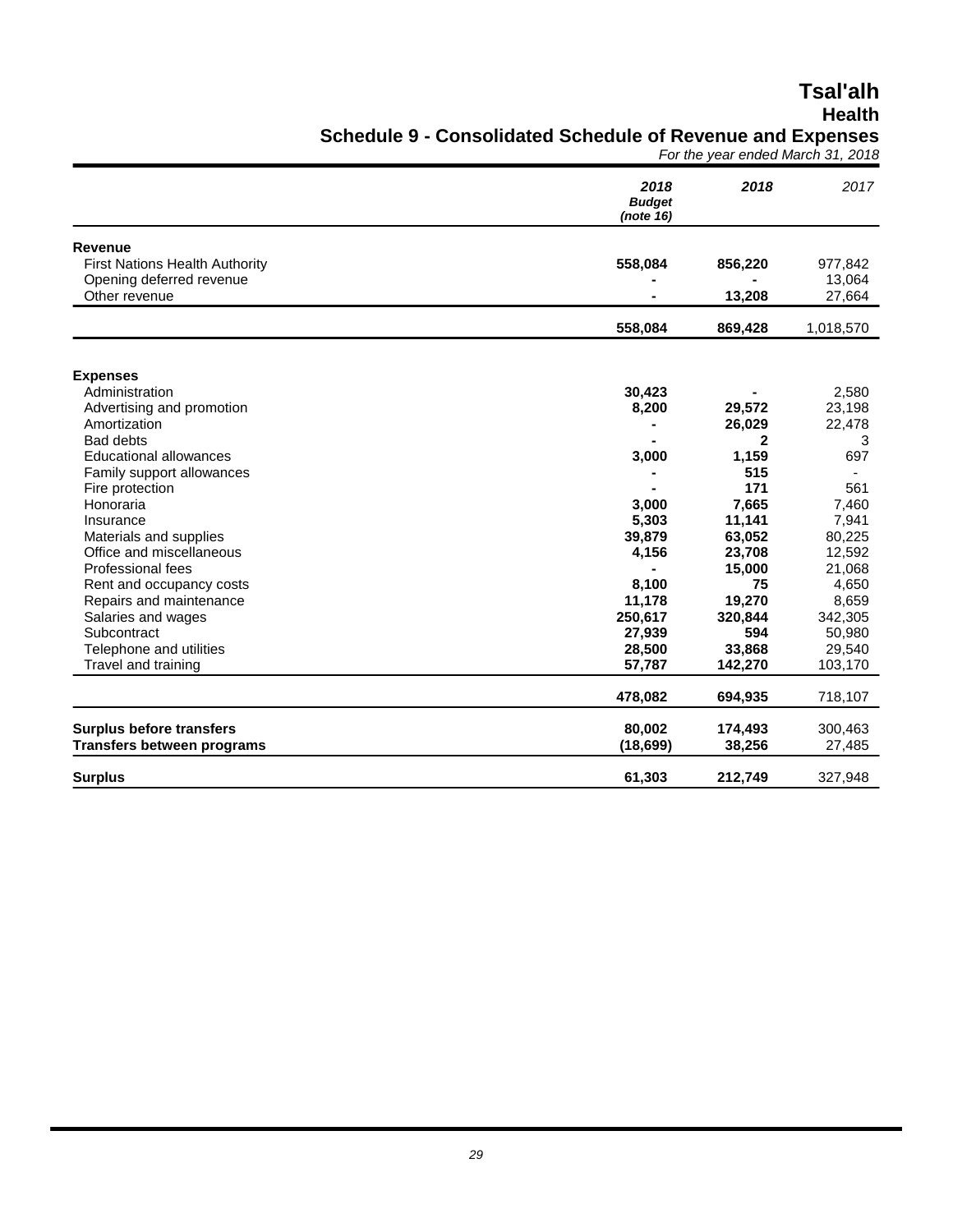# **Tsal'alh Housing Schedule 10 - Consolidated Schedule of Revenue and Expenses**

|                                         | 2018<br><b>Budget</b><br>(Note 16) | 2018      | 2017       |
|-----------------------------------------|------------------------------------|-----------|------------|
| Revenue                                 |                                    |           |            |
| Indigenous Services Canada              |                                    |           | 976        |
| Canada Mortgage and Housing Corporation | 177,528                            | 63,406    | 323,478    |
| Rental income                           | 86,024                             | 288,090   | 270,996    |
| Interest and investment income          |                                    | 41        | 4,637      |
| Other revenue                           |                                    | 207,613   | 7,860      |
|                                         | 263,552                            | 559,150   | 607,947    |
|                                         |                                    |           |            |
| <b>Expenses</b>                         |                                    |           |            |
| Administration                          |                                    |           | 6,600      |
| Amortization                            | 130,000                            | 166,906   | 156,145    |
| Bad debts (recovery)                    |                                    | (48, 517) | 53,994     |
| Bank charges and interest               |                                    | 8,895     | 3,595      |
| Fire protection                         |                                    | 917       | 788        |
| Home and community care                 |                                    |           | 54,739     |
| Honoraria                               |                                    | 500       | 400        |
| Insurance                               | 31,514                             | 24,209    | 29,835     |
| Materials and supplies                  | 11,000                             | 28,163    | 20,634     |
| Office and miscellaneous                |                                    | 194       | 37         |
| Postage                                 |                                    | 48        |            |
| Professional fees                       |                                    | 24,378    | 15,200     |
| Property taxes                          |                                    | 2,041     |            |
| Repairs and maintenance                 | 25,000                             | 38,224    | 44,823     |
| Salaries and wages                      | 46,592                             | 49,101    | 45,352     |
| Subcontract                             |                                    | 202,844   | 257,007    |
| Telephone and utilities                 |                                    | 14,104    | 14,085     |
| Travel and training                     | 13,000                             | 12,346    | 11,686     |
| Interest on long-term debt              |                                    | 8,449     | 21,410     |
|                                         | 257,106                            | 532,802   | 736,330    |
| Surplus (deficit) before transfers      | 6,446                              | 26,348    | (128, 383) |
| <b>Transfers between programs</b>       | (45, 150)                          | (36, 929) | 54,739     |
| <b>Deficit</b>                          | (38, 704)                          | (10, 581) | (73, 644)  |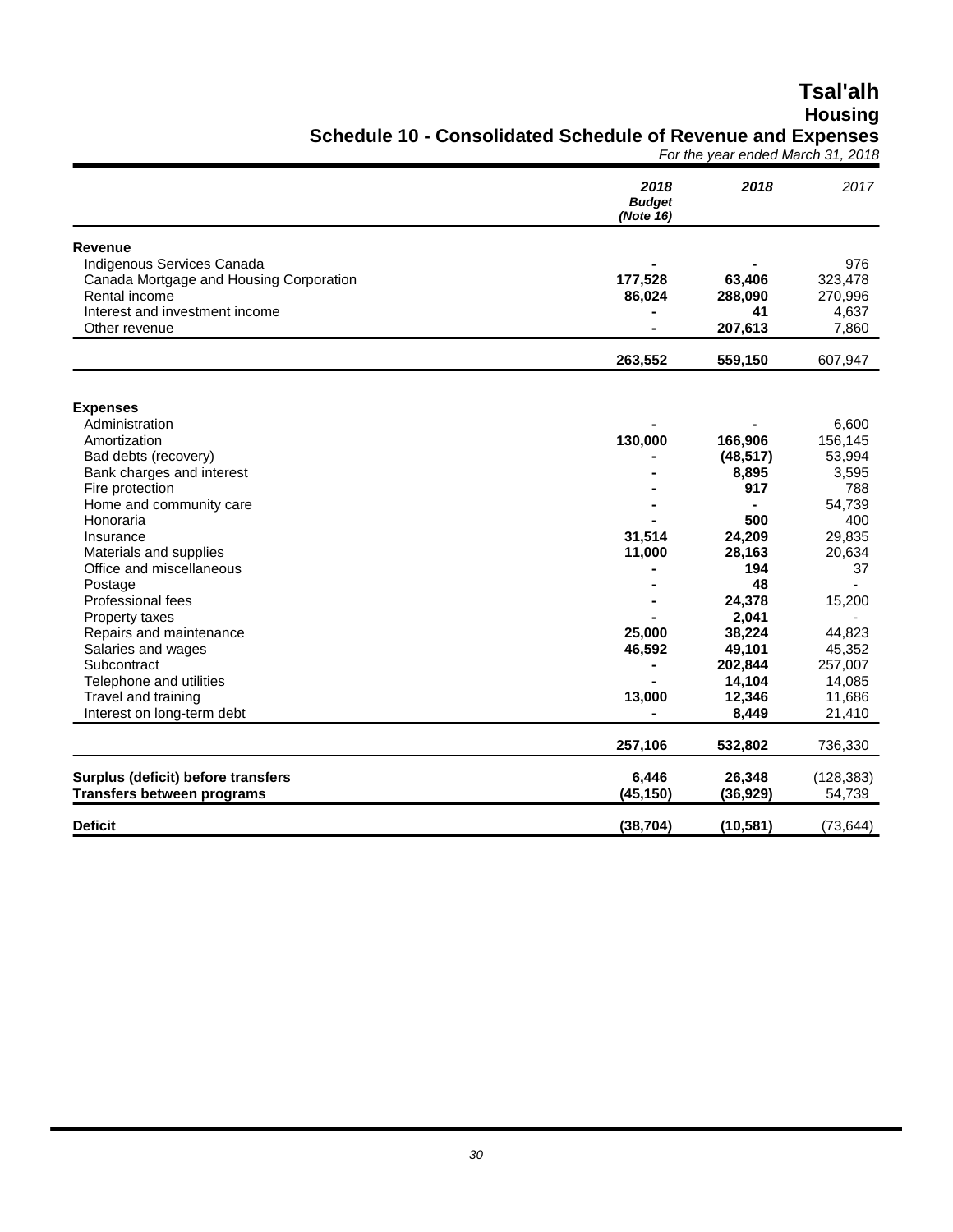**Tsal'alh Social Assistance**

**Schedule 11 - Consolidated Schedule of Revenue and Expenses**

|                                   | 2018<br><b>Budget</b><br>(Note 16) | 2018    | 2017    |
|-----------------------------------|------------------------------------|---------|---------|
| <b>Revenue</b>                    |                                    |         |         |
| Indigenous Services Canada        | 382,721                            | 440,586 | 429,243 |
| Province of BC                    |                                    | 23,840  | 22,900  |
| Other revenue                     |                                    | 26,004  | 25,840  |
|                                   | 382,721                            | 490,430 | 477,983 |
|                                   |                                    |         |         |
| <b>Expenses</b>                   |                                    |         |         |
| Administration                    | 5,000                              |         |         |
| Advertising and promotion         |                                    | 1,135   | 1,060   |
| Bad debts                         |                                    | 132     |         |
| Family support allowances         |                                    | 6,477   | 9,977   |
| Honoraria                         |                                    | 4,120   | 7,160   |
| Materials and supplies            |                                    | 41,239  | 30,234  |
| Office and miscellaneous          | 7,600                              | 71      |         |
| Professional fees                 |                                    | 10,000  | 10,000  |
| Repairs and maintenance           |                                    | 84      |         |
| Salaries and wages                | 82,296                             | 73,547  | 93,461  |
| Social assistance                 | 267,246                            | 345,150 | 303,457 |
| Telephone and utilities           |                                    | 905     | 361     |
| Travel and training               | 20,488                             | 5,085   | 3,539   |
|                                   | 382,630                            | 487,945 | 459,249 |
| <b>Surplus before transfers</b>   | 91                                 | 2,485   | 18,734  |
| <b>Transfers between programs</b> |                                    | 3,628   | 12,076  |
| <b>Surplus</b>                    | 91                                 | 6.113   | 30,810  |